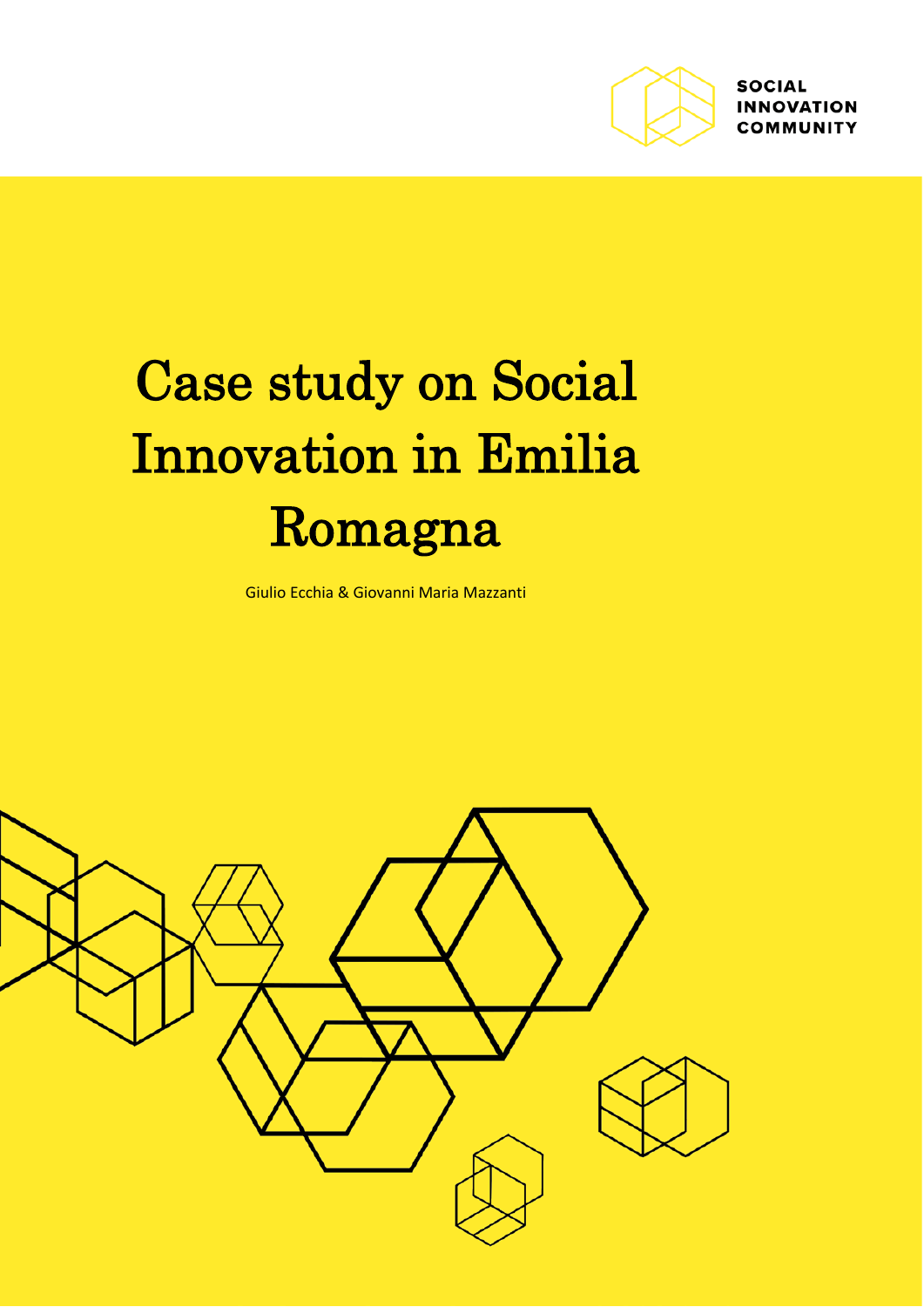

#### **Case study on Social Innovation in Emilia Romagna**

#### **ABSTRACT**

This case describes fourexamples of social innovation in Emilia Romagna.Emilia Romagna is a territory with a high number of social innovation experiences representing specificlearning processes. The analysis of the cases, of their evolution and of their learning process will help to understand if their success depends on specific and local dynamics or whether a social innovation ecosystem can be identified. This provides also the basis for a brief discussion of the factors which could promote a real ecosystem of social innovation in Emilia Romagna.



#### **1. DESCRIPTION OF THE CASE**

# **THE CONTEXT**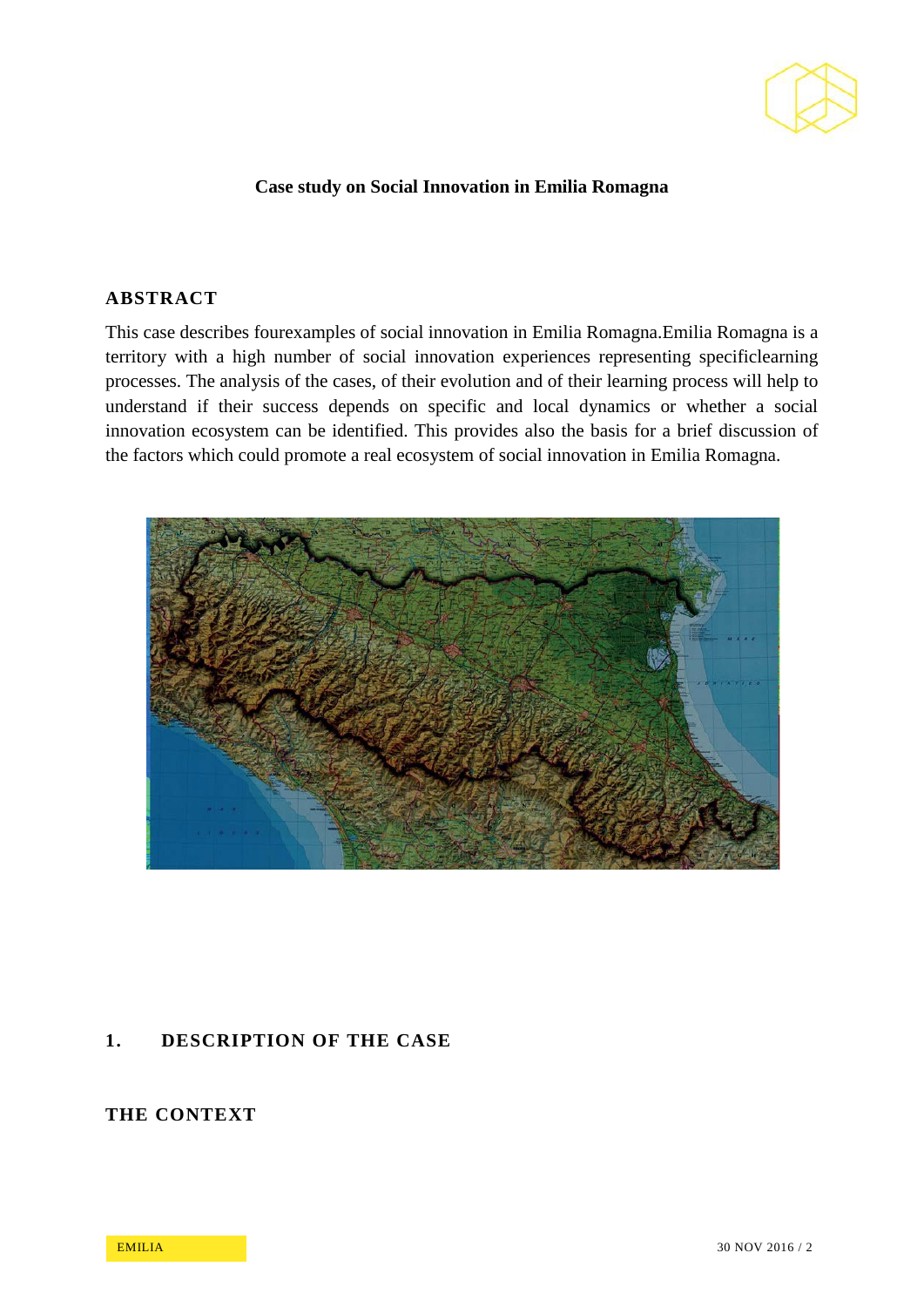

Emilia Romagna is a dynamic Italian region from an economic and social point of view. Emilia Romagna isthe 7,3% of the national population and represents 9% of the Italian GDP. It is also one of the fifteen richest regions of Europe(in terms of nominal GDP), the sixth European region for number of employees, the first Italian region for per capita export. Emilia Romagnacan be also considered as the Italian hub forthe food industry(for examples parmesan andbalsamic vinegar)and motor vehicles production (for example Ferrari, Lamborghini, Ducati) as the first European bio medical district. It is a community with a strong attitude to economic innovation and it is the first Italian region for European patents.

Emilia Romagna is also a territorial community with high quality social services and a strong presence and tradition of cooperative and social economy.There is a growing relevance of social economy at Europeanlevel representing 10% of the total enterprises and 6,5% of the total employees and Emilia Romagna is one of the most important regions in this respect<sup>[1](#page-2-0)</sup>. In Emilia Romagna is based 8,24% of the total Italian organizations of the social economy, 13,7% of the payed employees and the 9% of the total volunteers<sup>[2](#page-2-1)</sup>. Two thirds of the total regional employees in the Third Sector are working in one of the 723 social cooperative(56% are social cooperatives of type A, 21% are social cooperatives of type B and 17% are social cooperatives of mix type)<sup>[3](#page-2-2)</sup>. Despite the crisis, social cooperatives grew in numbers and in employees and in their contribution to the regional GDP. The importance of social cooperatives in this territory, their links with the rest of the cooperatives sector and the interaction between cooperatives and for profit enterprises makes Emilia Romagna a potentially interesting case study of social innovation creation and dissemination.These elements make Emilia Romagna often regarded as a social and economic model of regional success.

Two additional points should be worth mentioned in this regard. Regional economic and social differences across Italy have been analyzed in a recent study (Bigoni, Bortolotti, Casari 2016) where the authors investigate the role of social norms in order to explainthem.Following the influential contribution of Putnam (1993) who identified in the collective disposition towards cooperation and good government the reasons of the differentiations between parts of Italy, the

<span id="page-2-0"></span><sup>1</sup> From: Economia Sociale: leva di sviluppo e ben-essere, Regione Emilia Romagna, with the support of with Ervet and Aiccon, 2014.

<span id="page-2-1"></span><sup>2</sup> From "Welfare e Ben-essere: il ruolo delle imprese nello sviluppo della comunità" Regione Emilia Romagna, with the support of with Ervet and Aiccon, 2014.

<span id="page-2-2"></span><sup>&</sup>lt;sup>3</sup> Social co-operatives were legally recognised in 1991 through Law no. 381/91. They fulfil their activities 'for the general benefit of the community and for the social integration of citizens'. Type A social cooperatives can deliver health, social or educational services. They operate as commercially orientated businesses, with workers and volunteers being members of the co-op. Social cooperatives of type B integrate disadvantaged people into the labour market, giving them greater involvement in the operation of their enterprise. Type B co-operatives seek to be financially self-sustaining, but their core function is to provide working environments and social integration for marginalized people. At least 30% of workers in a B co-operative must be disadvantaged. The main typoligies of disadvantaged involved as memebers and workers are people with physical or learning disabilities, people with sensory difficulties, people treated for mental illness, drug and alcohol addicts, refugees and people with an alternative punishment to prison.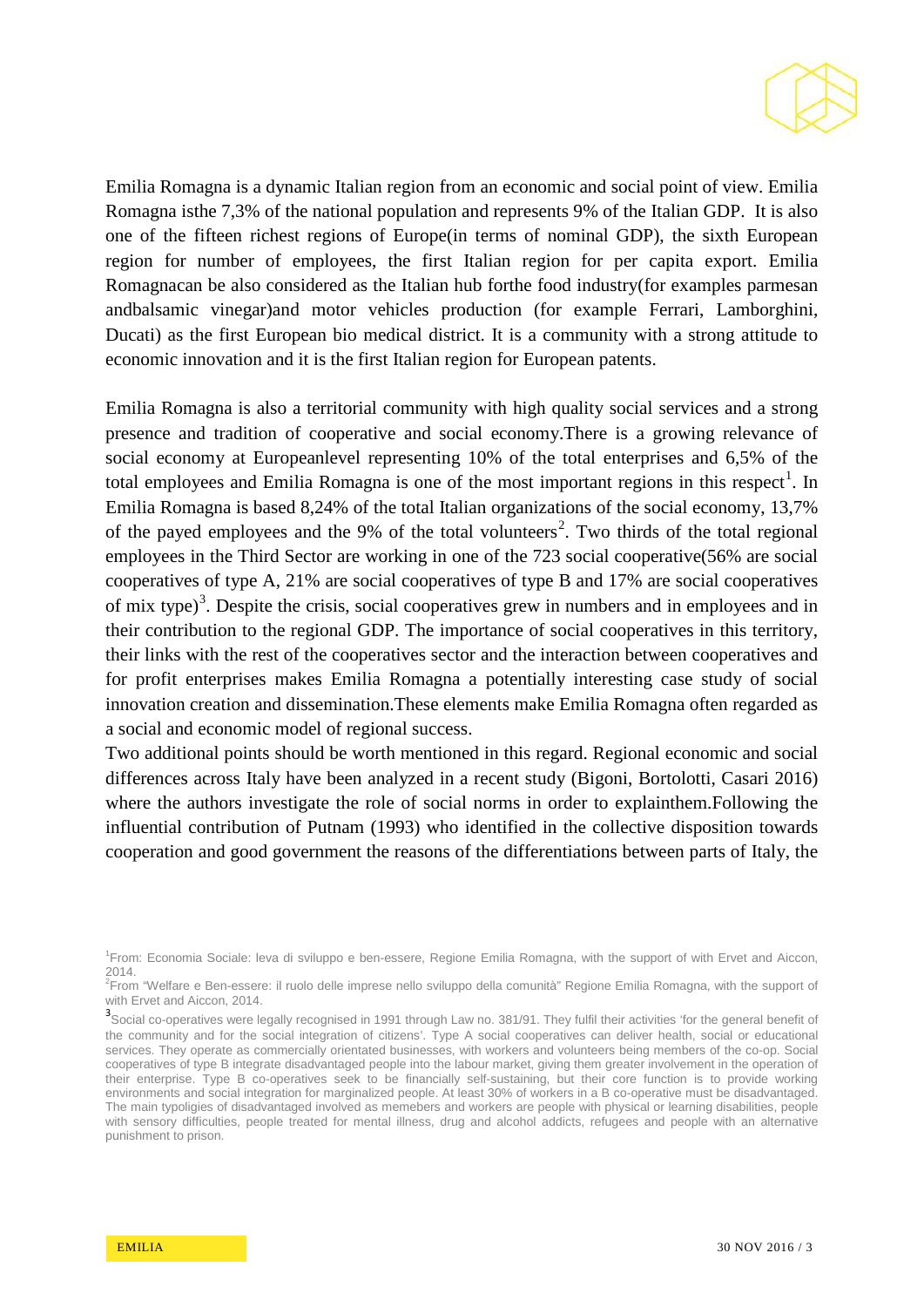

authors present evidence based on the first laboratory in the field experiment<sup>[4](#page-3-0)</sup> conducted on the Italian North – South differences, where the city of Faenza, based in Emilia Romagna, is one of the four selected at national level. They developed a representative sample of the population, measuring whether regional disparities in ability to cooperate emerge even if differences in geography, institutions and criminal intrusion are silenced. They argue that a behavioural gap in cooperation exists so Northern and Southern citizens react differently to same incentives. Tolerance of risk, as proxy of social capital and amoral familism is not the crucial variable because at least a part of the disparities derive from persistent differences in social norms "*the ability to cooperate appears as inherently social and can spread as a beneficial bacterium, in a self-reinforcing process*".They finally find evidence of the high attitude to cooperate in Emilia Romagna.

Another relevant regional aspect is level of density on entrepreneurs. Most of the literature finds the explanation for these differences across regions in terms of availability of resources, mainly financial, that influence the propensity to become entrepreneur.Guiso, Pistaferri, and Schivardi (2016),using data from 1950 to 2015 of the main Italian Provinces and Metropolitan towns, find evidence that the explanation is based on the learning environment produced by the presence of a strong entrepreneurial opportunities. They stress the fact that "*Those who grow up in an area with higher entrepreneurial density are found to be more likely to become entrepreneurs themselves*".They use this interpretation in order to explain the evolution of entrepreneurial density across Italy and it is relevant that the province of Bologna is always ranked in the first threeprovinces for entrepreneurial density in Italy.

In this context, many examples of social innovationcan be observed in this region and thus it could be useful to evaluate whether these examples create a collection of single positive cases or represent an enabling ecosystem.

<span id="page-3-0"></span><sup>4</sup> Authors run the esperiment in four cities, two in the North and two in the South, choosing medium-size cities, Faenza, Cuneo, Crotone e Ragusa, "large enough to study cooperation beyond the familiy circle but small enough to have a stable community in which dispositions should be shared adn deep-rooted". In each location, they recruited a sample reflecting the composition of the national polupation for a total of 618 partecipants.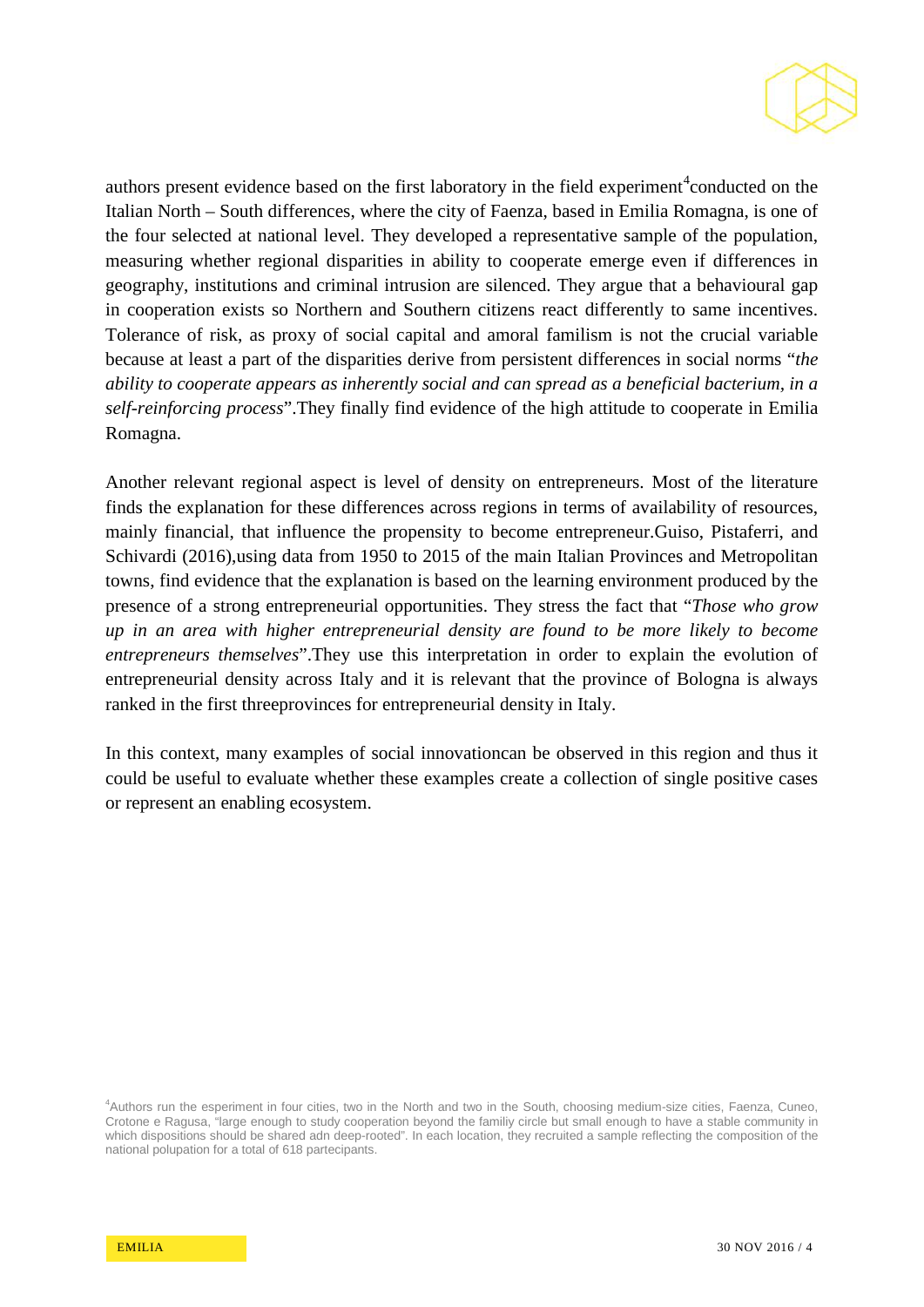



## **2. DESCRIPTION OF THE LEARNING PROCESSES**

#### **2.1 THE CASES**

Emilia Romagna is a context rich of social innovation. In the following we are going to presentfour representative experiences of social innovation in Emilia Romagna, each of them with specific features in terms of learning processes and possible scaling up.

## **2.1.1 NURSERIES AND EARLY CHILDHOOD SERVICES.**

Emilia Romagna is one of the Italian regions with the highest level of early childhood education services with almost fifty years ofexperience characterized by elements of social innovation and scaling up. The early childhood education received the first official public intervention in Italy in 1971 with the Law no. 1044/71that introduced a public funded plan for the institution of public nurseries. The services were delivered for the 0-3 population as "social service of public interest" in order to ensure assistance to families, to facilitate the access of women in the labour market and to offer an educational qualified opportunity to children. The law allowed municipalities to build and manage childcare services: national funds were allocated to Regions,responsablefor planning and regulations while the Municipalities, through the national contributions granted by the Regions, had the duty of managing and controlling the services. In this framework, in Emilia Romagna themain cities as Bologna, Modena and Reggio Emilia started a local public plan for offering early childhood services. The law was very innovative, as it was innovative the idea of a public funded plan for establishing a system of early childhood services on the national territory.

This opportunity was largely used in Emilia Romagna where this created the conditions for buildinga system of public nurseries, supported by a very innovative and qualified team of pedagogists who were in charge of the coordination at local level of all these services.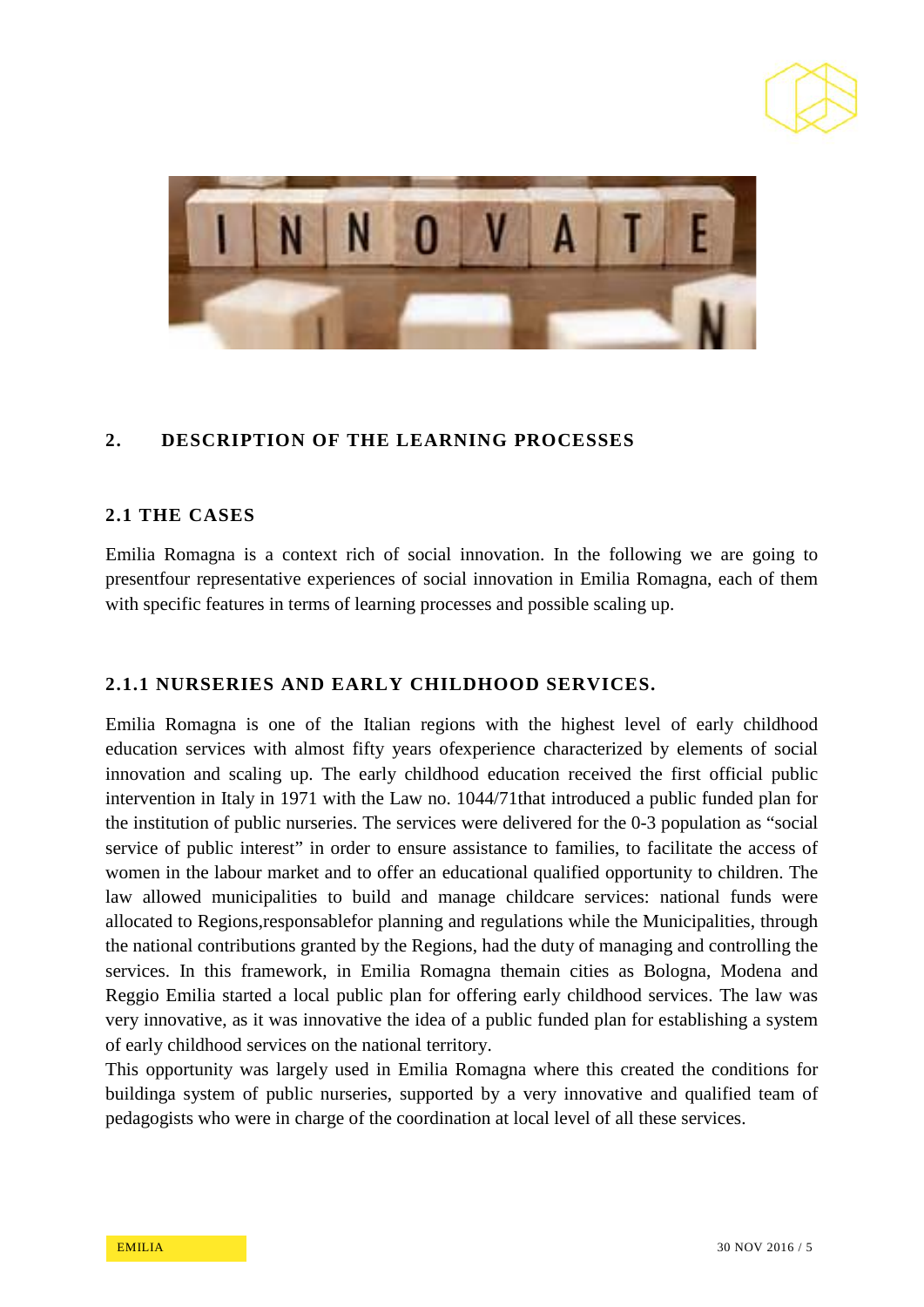

In terms of numbers, in 2014Italy offers a coverage rate of 22,5% against the European target of the 33%. Emilia Romagna has a coverage ratio of 35,2% and it is the Italian region with the highest number of public nurseries, that represent the 59% of the total regional offer of places available. See table 1.



## **TABELE 1: RATE OF COVERAGE OF EMILIA ROMAGNA PROVINCES**

In the last decades the reduction of public budgets and the growing propensity to demand early childhood services led to the necessity of introducing innovation also in terms of institutional nature of the players able to offer quality services. A mixed system of providers, a differentiation of the services, a public managed pedagogic coordination of the mixed network of offer made possible to grow the rate of coverage of the service in a context of high quality services.

All the process has been characterized by a high level of innovation in different steps and forms.

The first step of innovation in the 70s was strongly linked to the legislative innovation of introducing in Italy a plan of funds and opportunities for building a system of nurseries across the country.Emilia Romagna was one of the regions that took the opportunity and used the public funds in order to build a public system of offer of services for the early childhood.

The service focused on a double innovative aim: a social aim related to the opportunity of woman to enter the labour market and of children to receive high quality servicesand an educational aim linked to the educational innovation of a large scale public service with high pedagogical standards.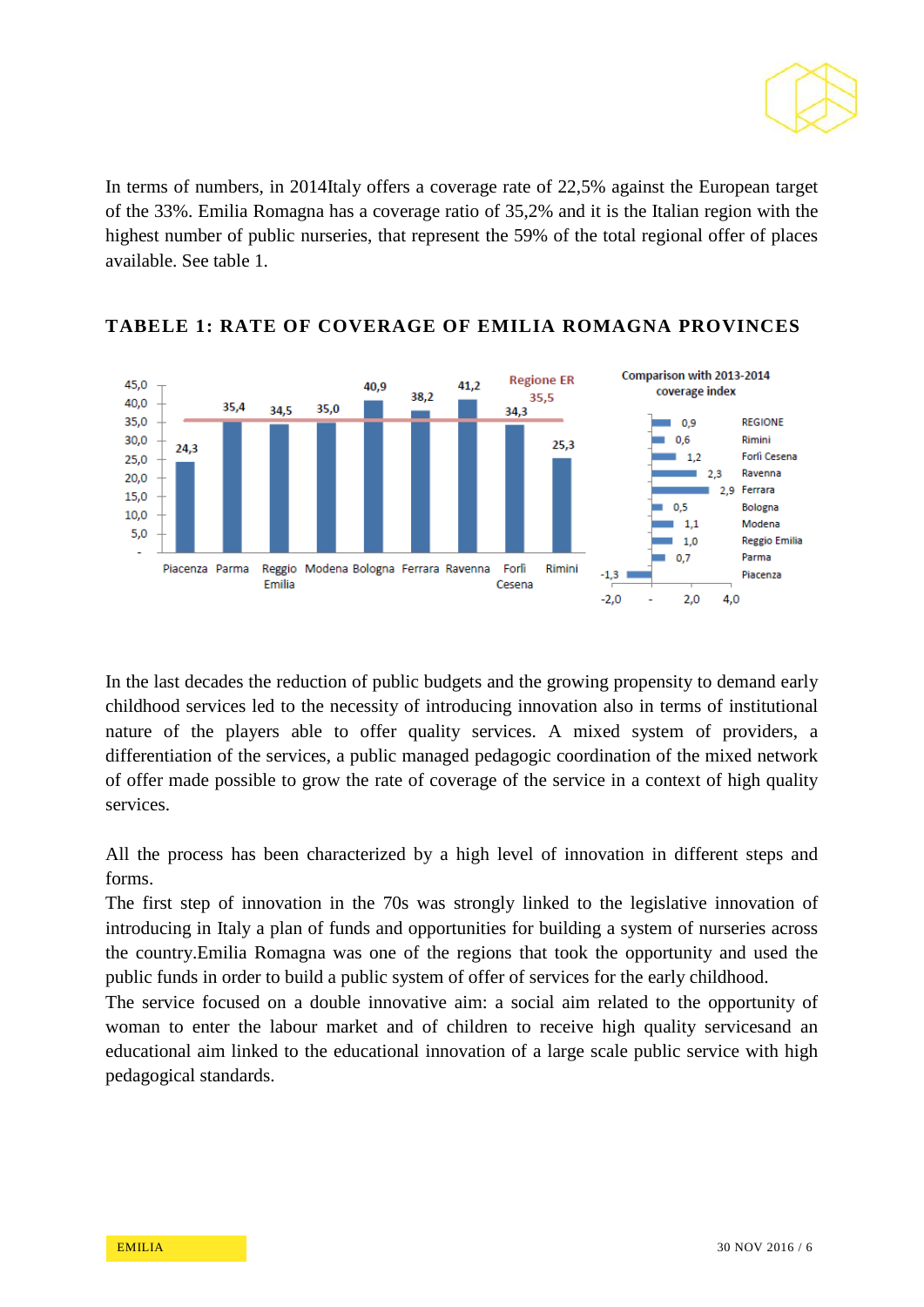

The pedagogic coordination of the services was a very innovative approach able to reach the highest levels of innovation and experimentation of high quality services in Italy. Strong attention was also devoted to produce positive spill overs and exchanges between operators and different nurseries. The so called "pedagogic February"<sup>[5](#page-6-0)</sup> introduced in Bologna during the 60s and 70s, a kind of open training for all the operators involved in the organization of the nurseries is still one of the most significant examples of dissemination of knowledge in order to improve and scale up high quality services.

Nurseries are also an important milieu of integration for families coming from other territories and the ways in which the participation of the families could help this process in a good interaction also with the profession employees involved in the nurseries is a powerful environment of social innovation also outside the service.

The level of social innovation has been strongly supported by public actors in the first part of the organization of these services. Nowadays the driver of innovation is the way in which a mix system of supply is built, recognized and supported in a continuous process of improvementin order to raise the level and the quality of the services. From this point of view many differences can be seen in the different Municipalities of Emilia Romagna, and some scholars, as Bassi and Lazzari (2016) argue that the level innovation now is favored by the presence of private suppliers whereas the high percentage of public coverage is often a hinder to innovation.On the other hand, the strong network of pedagogists managing the public early childhood public services has been and is also crucial in order to make possible to integrate the system of supply with non profit providers.

In general terms, it is possible to recognize an important role of the networks of actors and of their interconnections. Social economy organizations, above all social cooperatives, play a growing role in the provision of services for the early childhood. Positive cases support the idea that good non profit actors can help to introduce elements of social innovation even in a context with high quality standards. Among the others, the use of the spaces also for other social purposes, the flexibility in the opening and timetable times of the structures are elements of innovation introduced by these suppliers.

Another expression of innovation is the growing number of company nurseries who started linked to some big enterprises or public institutions (for example, the cases of the multiutility Hera, the University of Bologna, the Coesia Group). In all cases the innovative and crucial

<span id="page-6-0"></span><sup>5</sup> The "FebbraioPedagogico" was introduced by the Municipality of Bologna in 1962. It was almost a month of open discussion about the crucial aspects of the pedagocic views, didactic methodology and education services organization, It was an open opportunity of training for professionals involved in early childhood services.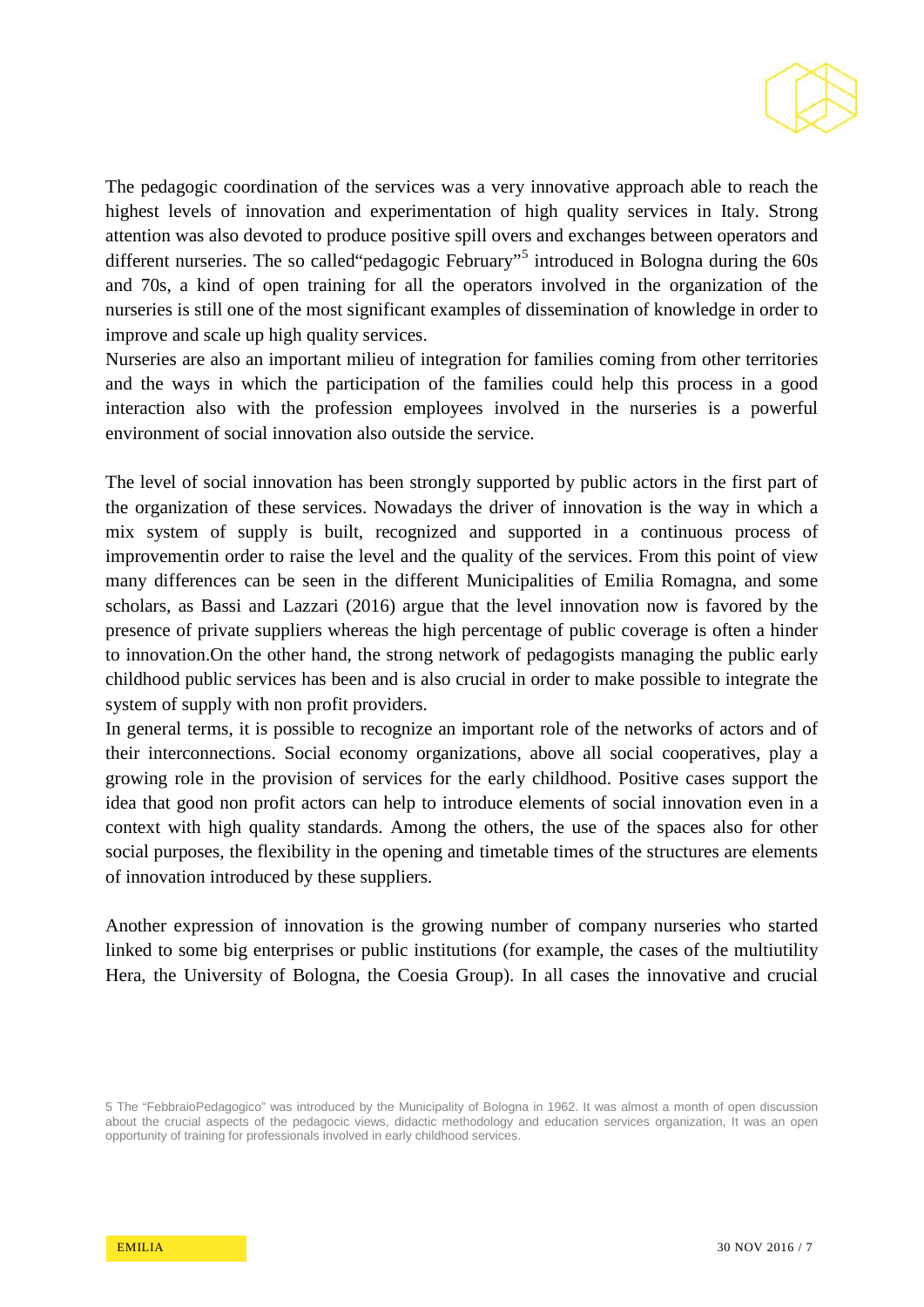

point is that these suppliers are anyway integrated with the public network of pedagogic coordination in order to build a pluralistic system able to offer specific answers for the enterprise needs but also an opportunity of new places under the public managed system. Another important example of innovation is based on the networks of small enterprises creating company nurseries inside the territory but within a system of pedagogic coordination. In this case, the innovative challenge is also linked to the opportunity to build networks of small enterprises coordinated in order to reach the needed scale for offering early childhood services. Thus, innovation is linked not only to the new provision of services but also to the ability to cooperate of some small enterprises that would be unable, working alone, to provide them.

The high quality of the public and integrated services has also built the opportunity for activities of counseling, research and dissemination based on the "Emilian way" of building and managing early childhood services. This is the case ofthe Reggio Children Foundation that is operating at international level for training, counseling and research activities about early childhood services.

Finally, it is possible to argue that the level of social innovation in the provision of early childhood services in Emilia Romagna is still relevant, but it changed from an initial completely public system to a mixed system of supply. It is possible to argue that this experience is an excellence at national and international level thus the process of innovation can be of interest from many other points of observation and can be targeted as replicable in other contexts.Their constant production of social innovation made of this case a possible paradigm for other regions at national and European level.

## **2.1.2 SAN PATRIGNANO COMMUNITY**

San Patrignanois a community foundedin 1978 near Rimini for the assistance and the rehabilitation of drug addicts. It started as a so called "recovery community", a nonprofit experimental institution that at that time were the only answer to the drug dependency. In addition, it always worked with a specific style and a high level of innovation. Hybridization, education to practical competencies with the creation of social enterprises have always been crucial characteristics of this experience.

The program of the drug rehabilitation inside the community takes in general three or four years with an average of 1500 people living inside and a total of more than 25.000 people that have been hosted by the community since its beginning.San Patrignanooperates with a total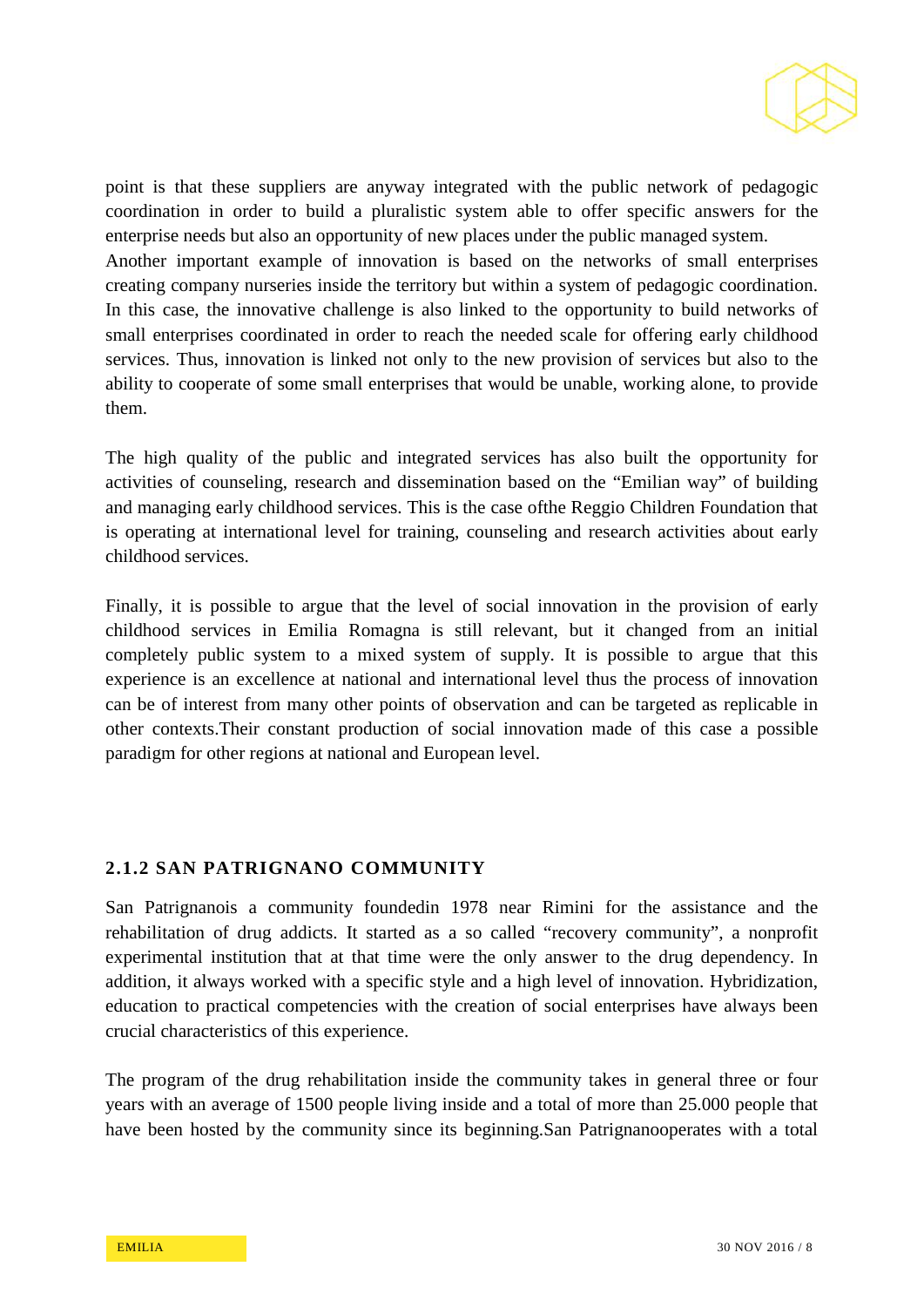

annual budget of 15 millions of euro covered by donations and fund raising and without monetary contributions of the residents. The Community is managed through a foundation that is the holding of other two social cooperatives and two associations dealing with the different aspects and activities.

San Patrignano focused since the beginning on the idea of offering to the young guests an opportunity or a new start of their lifes based on work experiences inside social enterprises involved in production of goods and services of high quality. VincenzoMuccioli, the founder of San Patrignano, was used to say "*I don't want that people could by products made in San Patrignano only because they are made by addicts as you do when you by a charity. I want that people could by our products because they are good, nice, and of high quality*."

In general terms, the vocational training often used in the recovery communities in San Patrignano has been always linked to a market orientation of all the projects. High quality standards, innovative tools of management, innovative system of organization are always a special characteristic of the San Patrignano style.

San Patrignanohas always recognized high quality social agriculture an important area to develop its activities. In this perspective, they produced excellent wines, winnersof important recognitions at national and international level and now their brand is famous and appreciated. They also produce meat, milk, vegetables, olive oil, cheeses and bread. In order to motivate the former drug addicts to return to a 'normal' lifestyle the idea is to have the opportunity to work in a high standard production inside a social enterprise. It is also possible to argue that their activity produced positive externalities in all the rural area around San Patrignano where the production of wine grew in quality and in reputation.

This market orientationis a basic characteristic of the activities of San Patrignano, based on the idea that in order to help people to start a new life they need also to contribute to build a better economic system. Under this perspective, they introduced also innovative approaches in order to organize their socio economic activities. A social micro franchising<sup>[6](#page-8-0)</sup> has been started in order to scale up the internal pizzeria<sup>[7](#page-8-0)</sup> and in order to bring their brand and products in other regions of Italy. In addition,they have an excellent restaurant "Vite", a shop "SP.accio" where they sell all their agricultural products, food and handcrafts.

In general, they also offer a location for enterprises interested in social responsibility in order to use their services and to build different kinds of interaction and partnerships. This process of

<sup>&</sup>lt;sup>6</sup>During the 2016 summer the pizzeria "Squisito!" was open in Verona, the first "San Patrignano" pizzeria outside San Patrignano.,

<span id="page-8-0"></span>the first step of a network of social franchising pizzeria started by San Patrignano.<br><sup>7</sup> The San Patrignano pizzeria is one of the thirty best Italian pizzeria according to the ranking of the Italian guide Gambero Rosso.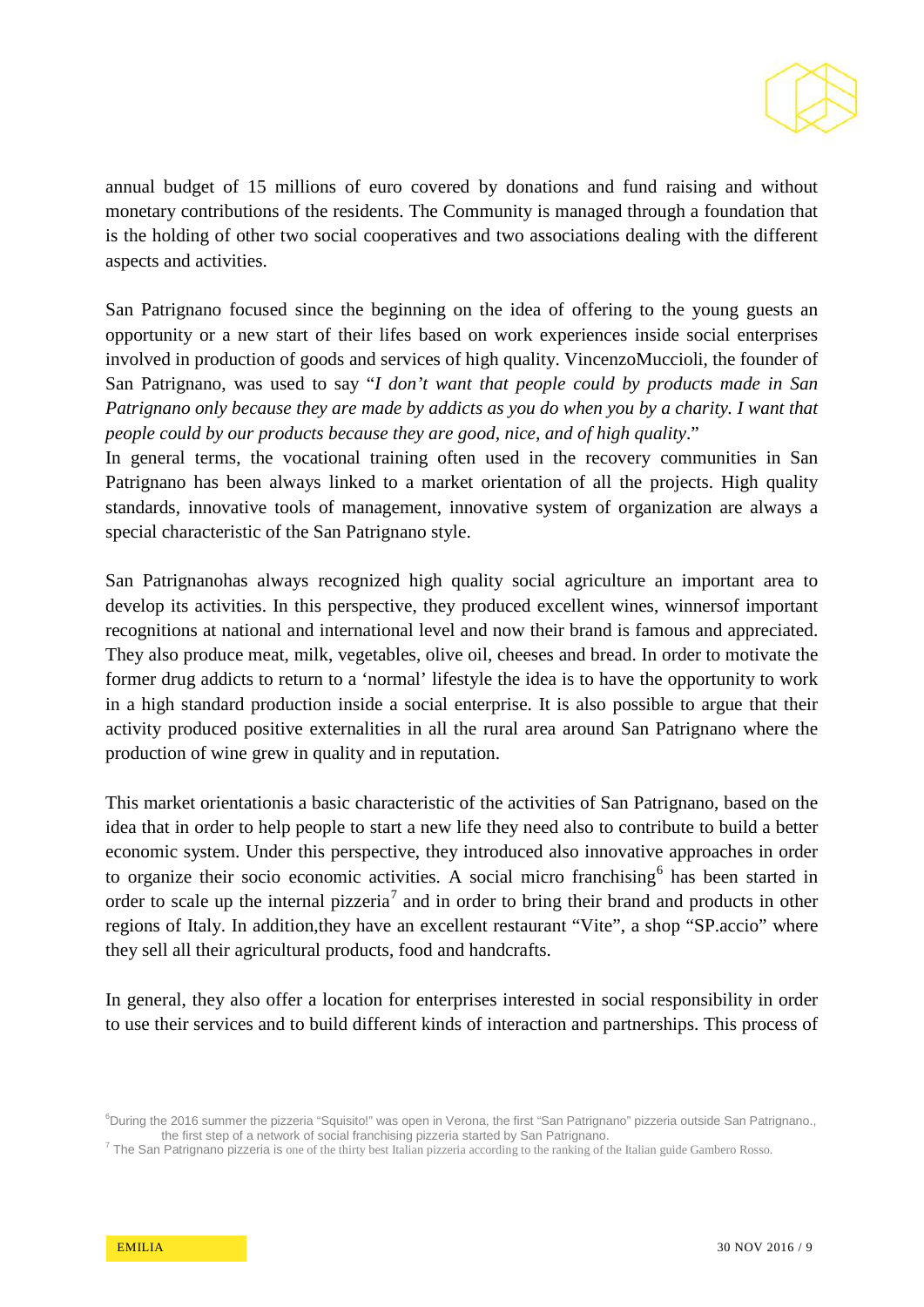

collaboration and positive contagion with the business world is also targeted by a new educational, research and campaign activity, called the "positive economy" with the aim of scaling up and disseminating the vision and the social innovation they introduced in their experience.

## **2.1.3 LEGALITY. THE CASE OF FORLÌ, WITH SLOW FOOD.**

The fight against mafias is a very important issue in Italy from an economic and social point of view. The reuse of confiscated assets previously owned by mafias is an effective tool in that fight. The law no.  $646/1982^8$  $646/1982^8$  $646/1982^8$ , introduced the possibility of the confiscation of the goods of mafiosi. The law no. 10[9](#page-9-0)/96 introduced the possibility, following the Olstrom<sup>9</sup> approach, to use them for social purposes. Despite these important laws in many cases the reuse of a confiscated good is a complex process with many difficulties for the Municipalities involved. In order to facilitate this process of concrete and symbolic reuse the Regione Emilia Romagna introduced with an ad hoc law, the law no. 3 of 2011, a system of positive actions and policies in order to support Municipalities dealing with the reuse of confiscated assets in their territories. This regional support defines an enabling and innovative environment and the reuse of the "podere ex Limonetti" in the town of Forlì is an interesting case to discuss the role of social economy actors in collaboration with local public institutions.

The confiscated asset, the "ex Limonetti", is an agricultural terrain in the urban area of Forlì. The land and the two related buildings were confiscated on grounds of a felony of usury, confirming the dimension of money laundering and of the presence of the "collettibianchi". The land was entrusted via public selection to two Type B social cooperatives to find work placement for disadvantaged subjects. The two social cooperatives, CoForPol and Ecosphera, that in 2015 merged in For.B. dedicated their first efforts to clean the terrain which had become a sort of dump of different material from refrigerators to fiber cement siding and other ruins (Mazzanti, Ecchia, Komatsu 2016). The two buildings, on the other hand, have been temporarily transformed into a warehouse for public institutional use, one of which will be soon devoted to educational activities.

The first step in regenerating the terrain was to verify that no harmful materials had been deposited or spilled on the land. The next steps were: to treat the land; dismantle the illegal shacks that had been used to raise courtyard animals and finally, plow and mill the land. The asset is about six hectares, of which five are cultivable. During the year 2012/13 the first three and half were cultivated with grain. The following year, three hectares were cultivated with

<span id="page-9-0"></span><sup>&</sup>lt;sup>8</sup>This law, known as the law Rognoni - La Torre, passed by the Parliament in April 1982, following the assassination of Pio La Torre,(a Sicilian politician standing for the necessity of an economic fight against mafias, based on the possibility of confiscated their patrimonies) introduced into the Italian Penal Code under the article 416-bis, the possibility of confiscating the goods and assets of mafiosi. <sup>9</sup> <sup>9</sup>Ostrom, E. 1990, 1996 and 2000.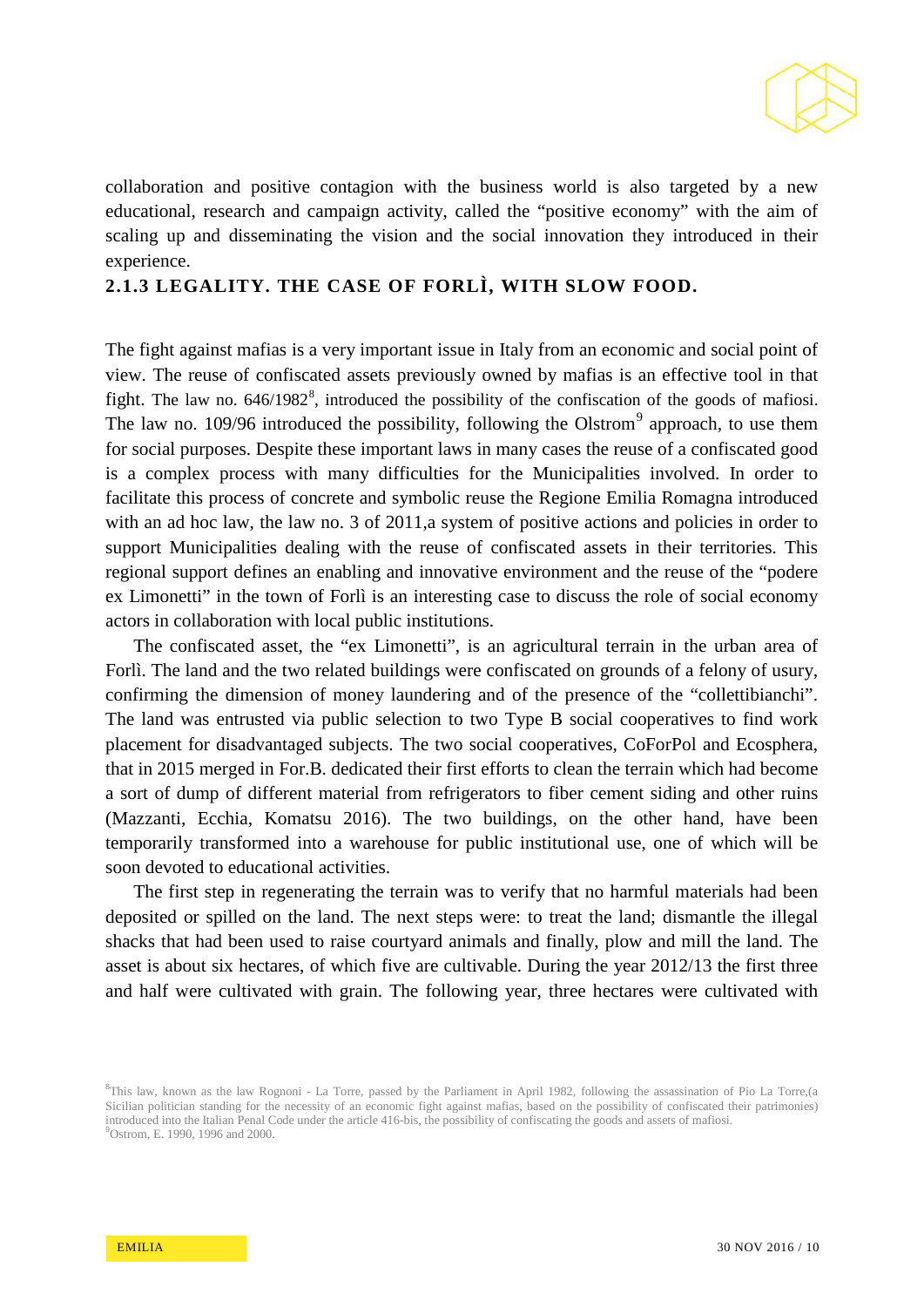

vegetables for local shops and restaurants run by social enterprises. The remaining hectare has been cultivated with cereals and the other half of hectare will be designated to the start up of social gardens. The cultivation has been done under the prescription of the organic approach. The garden part of the asset has been divided into two subsections: one for private use and one for those in need through the help of Caritas who will cover the cost of the project with the funds coming from its 8x1000 campaign. The renters will pay an annual fee for a subsidized price, which includes the supply of the necessary working tools for the terrain.

The cultivation of vegetables is the result of a project done in collaboration between For.B. and AltroGiardino, a cooperative that works with physically and mentally challenged individuals who cultivate and transform herbs into aromatic herbs. AltroGiardino will take part in the project by cultivating the vegetable plants in a greenhouse, which will then be transplanted onto the asset by the employees of Ecosphera. The remaining part of the terrain has been left uncultivated due to the high density of nut plants and has been designated to be a recreational area for the visitors who come to visit.

The regeneration of the buildings, on the other hand, is under way and it has been founded by a grant of Regione Emilia Romagna and cofounded by the local municipality. The buildings have been designed to support the agricultural activities of the asset: to store material and agricultural machines and to create an educational center of legality and responsible citizenship for the Romagna's area. In particular, the center seeks to offer an innovative response to the growing demand to visit confiscated assets by school children in the Emilia-Romagna Region. Hence, on top of the agricultural activities done with the citizens of Forli, the center would create an opportunity to engage with a larger part of the territory. The history of the asset could also create the ideal environment for educational activities on responsible consumption and ethical financing and educate the territory in responsible citizenship in the areas of: legality, organic techniques, urban gardening and sustainable finance and economics.

After the first year of activity the project gained the interest and the collaboration of the Observatory of Legality, a co-project of the Municipality of Forlì and of the Forlì Campus of the University of Bologna. The idea of the educational part of the project in fact came out of the collaboration and research of the Observatory and should enable the project to improve the effectiveness not only of the use of the land and of the buildings but also the cultural work regarding legality, active citizenship and civic lifestyles.

A very innovative collaboration has been introduced during the last year between For.B and Slow Food. Slow Food is a "global, grassroots organization, founded in 1989 to prevent the disappearance of local food cultures and traditions, based on the idea that through our food choices we can collectively influence how food is cultivated, produced and distributed, and as a result bring about great change". Slow food started a partnership for supporting all the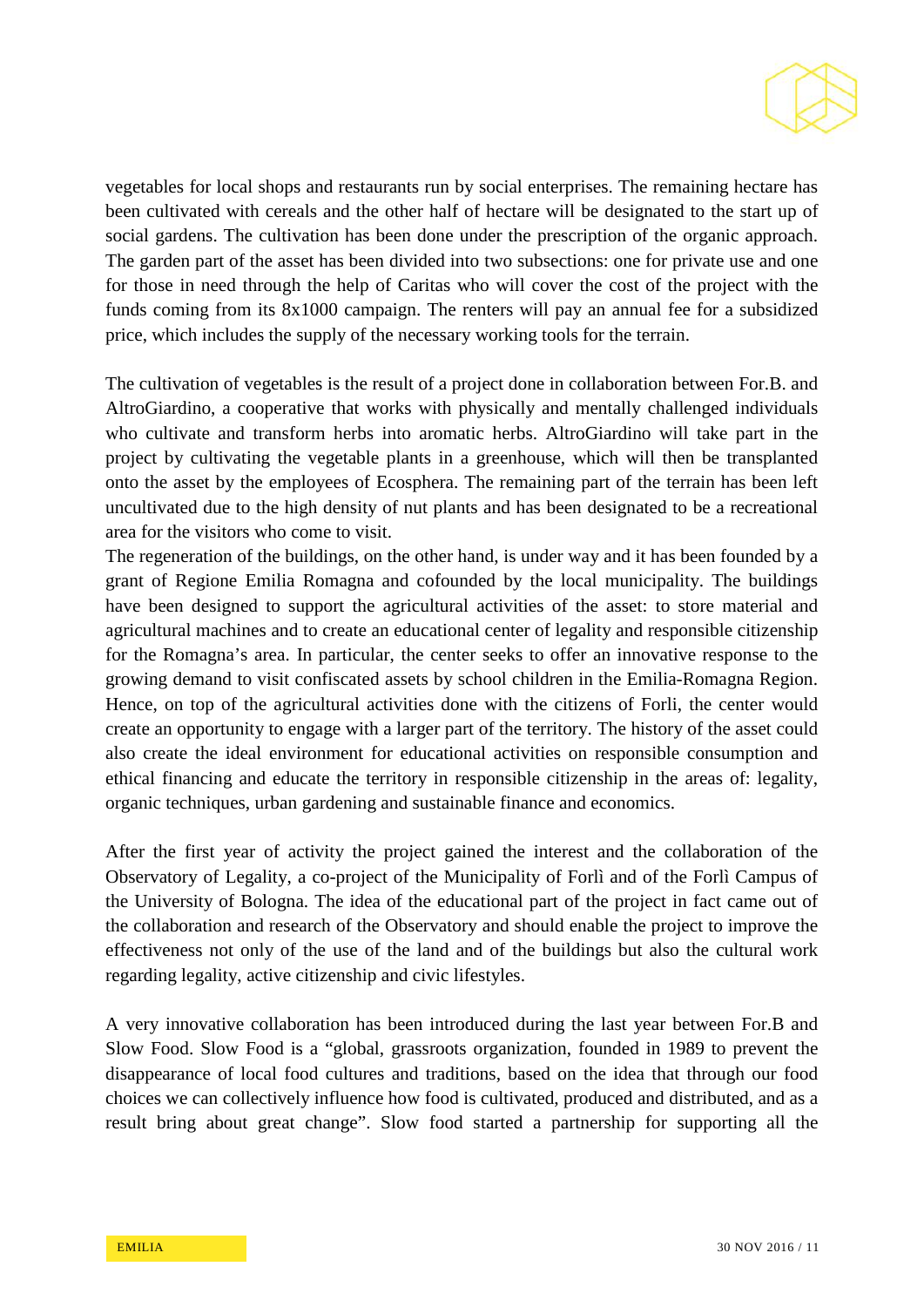

educational needs of people interested in managing a social garden in the "PodereLimonetti". Slow Food has a strong international experience of social gardens, but this is the first case in which social gardens have been developed inside a confiscated and reused assets.

According to the last decade experience we can recognize three main models of reusing confiscated assets in Italy: the LiberaTerra<sup>[10](#page-11-0)</sup> experience, the Goel Consortium<sup>[11](#page-11-0)</sup> experience and a third model linked to the main urban areas of Centre and Northern Italy. For all the three models a strong evolution in terms of scaling up is desirable. The confiscated asset in Forli has a high impact potential for the Forli territory and its surrounding area. Firstly, by providing a positive and concrete response to reusing confiscated land for community benefit. Some of the more important and characterizing aspects of the confiscated asset in Forli include: (1) its location: in Northern Italy and in an urban area; (2) ability to generate awareness in the Forlì citizenship not only about the presence of the mafias on its territory but also in positive terms about its ability to offer an answer for re-using it; (3) the management of the asset as a community asset; (4) the service mix between agricultural products and activities and educational programs; (5) the specific and innovative experience of social gardens with the educational and training support of one of the leading social enterprise dealing with the culture of food, the culture of the heritage and the social and sustainable agriculture as Slow Food. The agricultural products will be sold in various channels: organic stores, fairs, supermarkets, and restaurants managed by the cooperative and non-profit sector in Forli. (6) The educational part will start next year as soon as the work for the renewing of the first building will be finished. The activities and the follow up will be for the Forlì citizenship but not only; the project has been ideated for all of the surrounding areas of the Romagna, mostly for the schools and for the youth but also for interested individuals. (7) The target is to transform a shame and a drain on the social and economic tissue into an opportunity for growth and future opportunity. The possibility of combining the land use with an educational component directed at legality and critical consumption is an innovative and sustainable solution that can be scaled up in other contexts with similar situations and problems at a national and international levels. (8) The

<span id="page-11-0"></span><sup>&</sup>lt;sup>10</sup>"LIBERA TERRA MEDITERRANEO is a non-profit consortium that includes the social cooperatives of Libera Terra as well as other operators that share the same principles. It was established in 2008 with the purpose of bringing together the farming activities of the different cooperatives in order to penetrate the market in a united and efficient manner. It is organized into different sectors, with, among others, product/market divisions. Highly-qualified professionals from different backgrounds deal with the different steps of product merchandising. It coordinates the production phases of its individual cooperatives and oversees the transformation from raw materials to finished product, looking for the best way to boost its products' qualities and ensuring economic value. *Libera Terra* guiding principle is always to stay true to its fundamental mission: the social re-use of confiscated property. The creation and safeguarding of farms with a promising future, which provide stable employment, is made possible by producing and selling the best goods, with outstanding price/value ratios. The pursuit of excellence guides every decision that has to be taken - and one of the payoffs is to see the products sold in the most prestigious Italian and international stores".

 $^{11}$ Goel is a consortium of social cooperatives based in Calabria and in Milan. The mission is to support an economic, social and personal freedom of people and communities from Ndrangheta. Social cooperatives, a fashio brand, bio agricolture and responsable tourism are the main field of activity.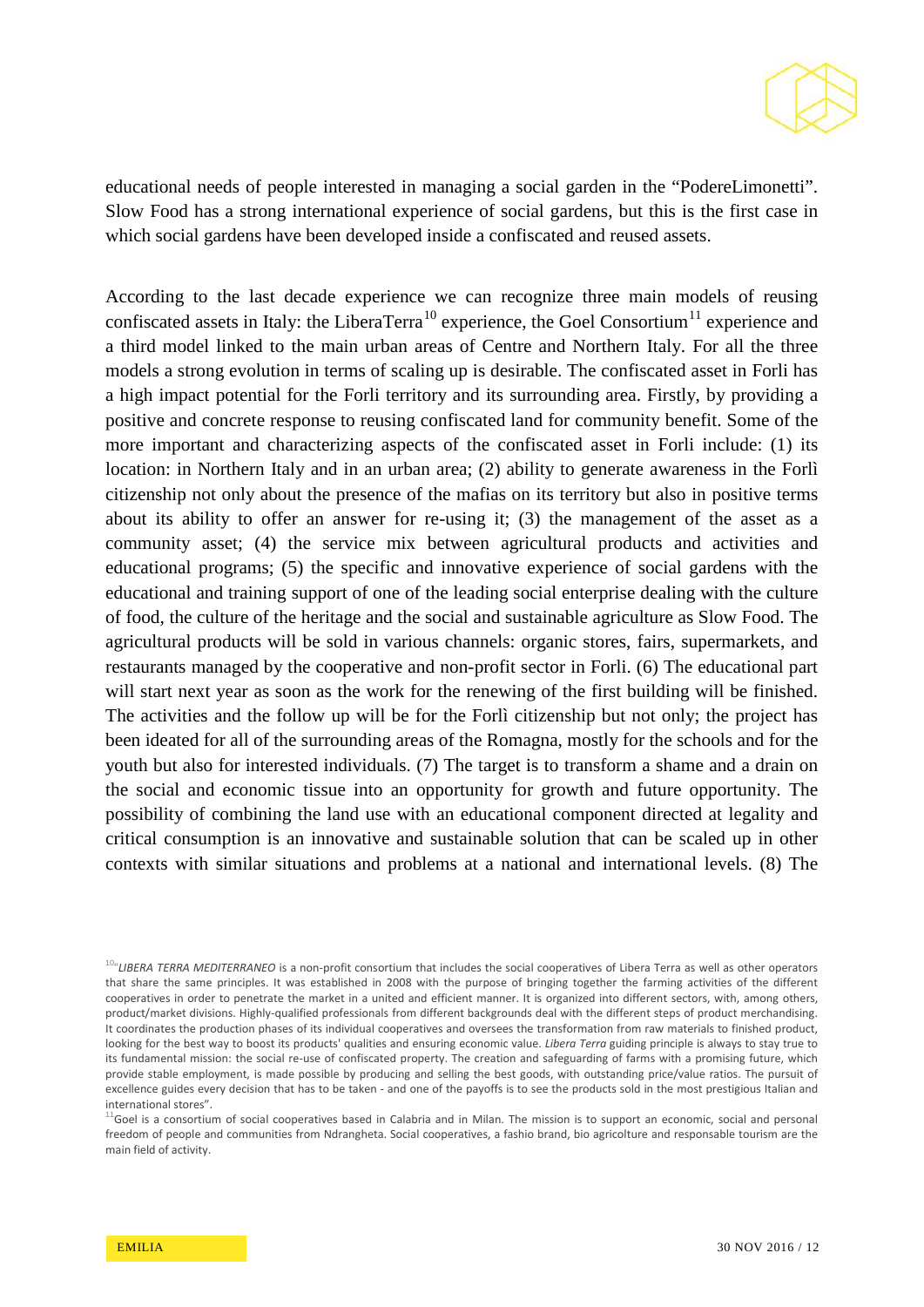

collaboration with the University of Bologna through the Observatory of Legality is also another specific and innovative item of the Forlì case. (9) The project, finally, is highly innovative for its use of a confiscated asset and transforming it from a form of violence as it was under the mafia into a form of common pool resource and hence asset based strategy for a better human development.

The support of Slow food is very important because it makes possible to relate the civicness approach of the restitution to a community to the heritage dimension of a new relation with the land and with its history. This kind of project has been introduced for the first time in Forlì and it has a strong potential of diffusion in other similar contexts of reuse of assets in other parts of Italy. The use of social economy and the role of Slow Food makes the "ex Limonetti" case an experience for Emilia Romagna and possibly for other Italian regions.

Finally, this case is a positive example of how a local community can respond to a problem as big as the presence of mafias in non-traditional areas, quite similar to other parts of Northern Italy and Europe. The State's efforts against the mafias are now making available a high number of confiscated goods and enterprises around Italy. Good management of these assets is now crucial in order to support the activity of the State and also to use these resources for producing wealth and opportunities for the local communities. The challenge is both concrete and symbolic: confiscated lands, assets and enterprises confiscated must be better used than when they were owned by mafiosi. When this outcome is achieved the positive consequences are very effective; likewise, should the opposite occur, the consequences are equally negative and become relevant. The scale of the problem is considerable as the values of the assets are so high that pivotal experiencesneed to be expanded, replicated and innovated at the local and international level in order to be effective in re-using the confiscated assets. The positive re-use of confiscated assets for social or institutional purposes is a strategic issue for a State and a society that want to promote social and economic development.

## **2.1.4 SOCIAL STREETS**

Social streets are a movement born in 2013 in Bologna from the experience of a group of residents of via Fondazza<sup>[12](#page-12-0)</sup>who built up a local and closed facebook group of people living in that street in order to socialize, exchange knowledge and organize common projects. The project was aimed to find an answer to the isolation of people living in urban areas through actions aimed to re-establish the importance of social relations.

They use closed groups of Facebook as a free medium for sharinginformationsand as facilitator of the transition from "virtual to real" contacts.Territoriality, is the crucial factor of this

<span id="page-12-0"></span> $12$ Via Fondazza is a street in the historic center of Bologna.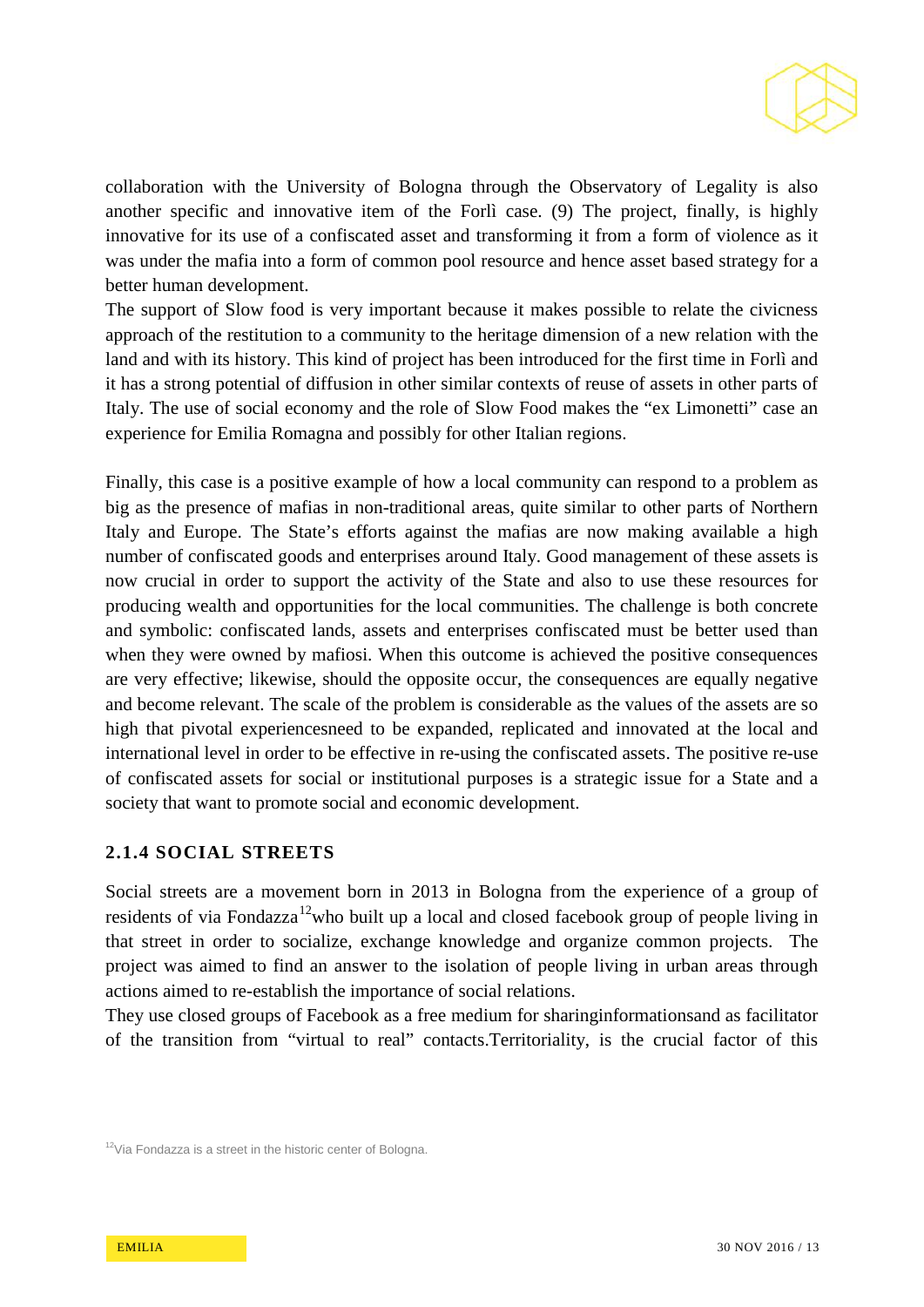

approach because eachgroup is linked to a predetermined territory of a small size.This particular territory, once defined, is used as a unifying element in order to dismantle other categories in which people recognize and divide themselves (like social classes, interests, age, political affiliation, country of origin). Meetings, new relations, common projects for taking care of the streets, local events are examples of the positive outcomes of this projects, producing innovative solutions to the lack of social linkages.

This innovative link between a small territory and social media has been very effective and more than 400 groups were born in Italy and abroad following this "model" of social innovation and inclusion linked to a territory.

It is possible to argue that social streets are an innovative example of renewed interest in common spaces in urban areas. Whereas the weak linkages bring to a lack of responsibility in terms of organization, usage and care of the public spaces of neighborhood, social media are in this case used for their ability to exchange effectively information for free in order to share opinions and to take common actions.

The social innovation of social streets is also focused on the possibility of a new approach to the urban commons, using a specific territory as the space in which is possible to rebuild social links. A common space for whom it is possible a common effort able to modify the perspective and the proximity to spaces previously perceived as far and neutral.

## **2.2 THE LEARNING PROCESS**

Theprevious cases from Emilia Romagna present a territory that is reach of different and positive cases of social innovation with a specific learning process.

The early childhood services present a consolidated system of learning based on almost fifty years of experience. The public sector, State, Region and Municipalities played an important role since the birth of the services. The dissemination of knowledge, linked also to the educational characteristics of the services, was a specific target of the investment and of the project. The pedagogical dimension was disseminated through specific moments of reflection, training and exchanges that were organized at municipal level. The regional coordination played also an important role in the dissemination at regional level of the best experiences of Reggio Emilia and Bologna. Nowadays the frontier of the social innovation is more linked to the way in which a positive partnership between public and private suppliers is built on. Under this new perspective an important part of the learning process is created inside the different organizations whereas the pedagogic coordination helps the transmission of knowledge between organizations. The entrance of private non profit, above all, social cooperatives, in the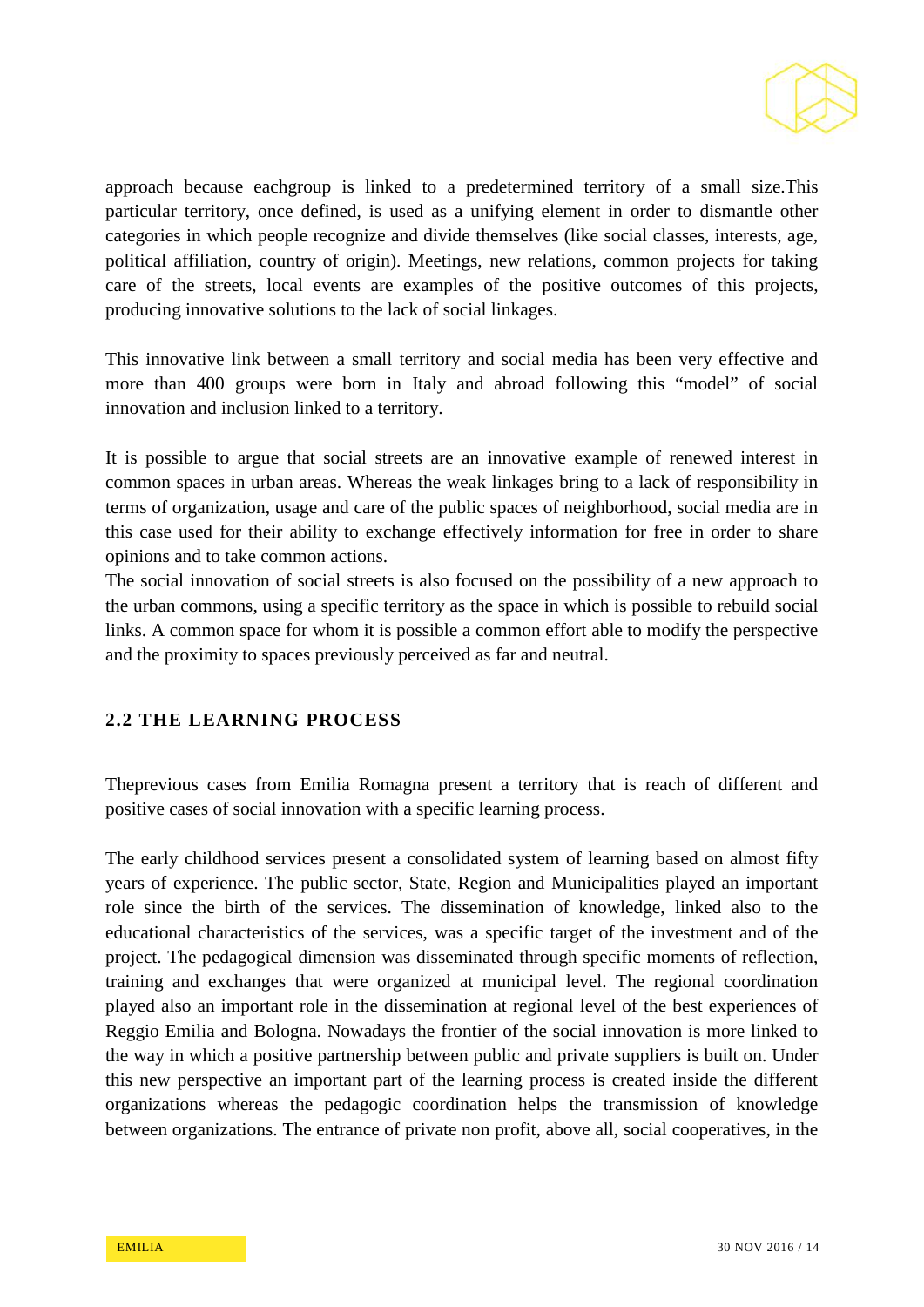

management of nurseries introduced elements of differentiation and innovation that give apositive contribution to the general process of innovation. Similar considerations can be applied to the experience of company nurseries and other early childhood services. In general terms, the public pedagogic coordination is a crucial factor in supporting the real integration of different institutional suppliers and typologies of services in a high quality and coverage service.

The case of San Patrignano illustrated a different context with a different contribution of the different institutional actors. The social innovation of the community of San Patrignano can be considered based as well on a consolidated learning process during the almost forty years of life of that community. The role of the State in this case is weaker and also it is important to remember that San Patrignano as other recovery community started their activities because the Sate was unable to take care to this problem. The learning process linked to the founder Vincenzo Muccioli was in the first phase based on a learning by doing approach seen that it was the first time that this problem was tackled. San Patrignano tried to develop a strong learning process inside the community also because a relevant part of the job was to learn a new life for the residents. The learning was passed through the quality standards of the social enterprises in which the residents were involved for their recovery programs. A strong focus on the market orientation, on the positive economy and on the quality of the products are elementsof the reeducation strategy of the Community.

A good and important support has been brought not only by the qualified social and medical collaborators but also by all the professional figures of people supporting the activities of the community. Learning to participate in the market via competitive and sustainable social enterprises could be recognized as another specific attitude of San Patrignano.

The case of the reuse of confiscated asset in Forlì is a more recent experience with a learning process under way. The challengeof the management of a confiscated asset in Forlì was new for all the actors, from the Municipality to the social cooperatives. Focusing on the two social cooperatives they were characterized by a previous strong experience in other fields. The mix of the two gave to both cooperatives the possibility to find internal and innovative solution for finding the right and new answers to the new problem and opportunity. In order to augment the effectiveness of the job and the impact on the collectiveness of Forlì they started different steps of engagement of other non profit actors in the management of the good and in the elaboration of the projects. Under this perceptive we analyzed also the partnership with Slow food strongly based on an idea of learning of agriculture practices related to the seasonality. The creation of the social gardens, with the collaboration of Caritas and Slow food and at the same time the development of the organic production on the land are all images of a quick and innovative learning process inside the cooperative and with the other social economy and third actors involved in the project. A further step will be the reuse of the near building for activities of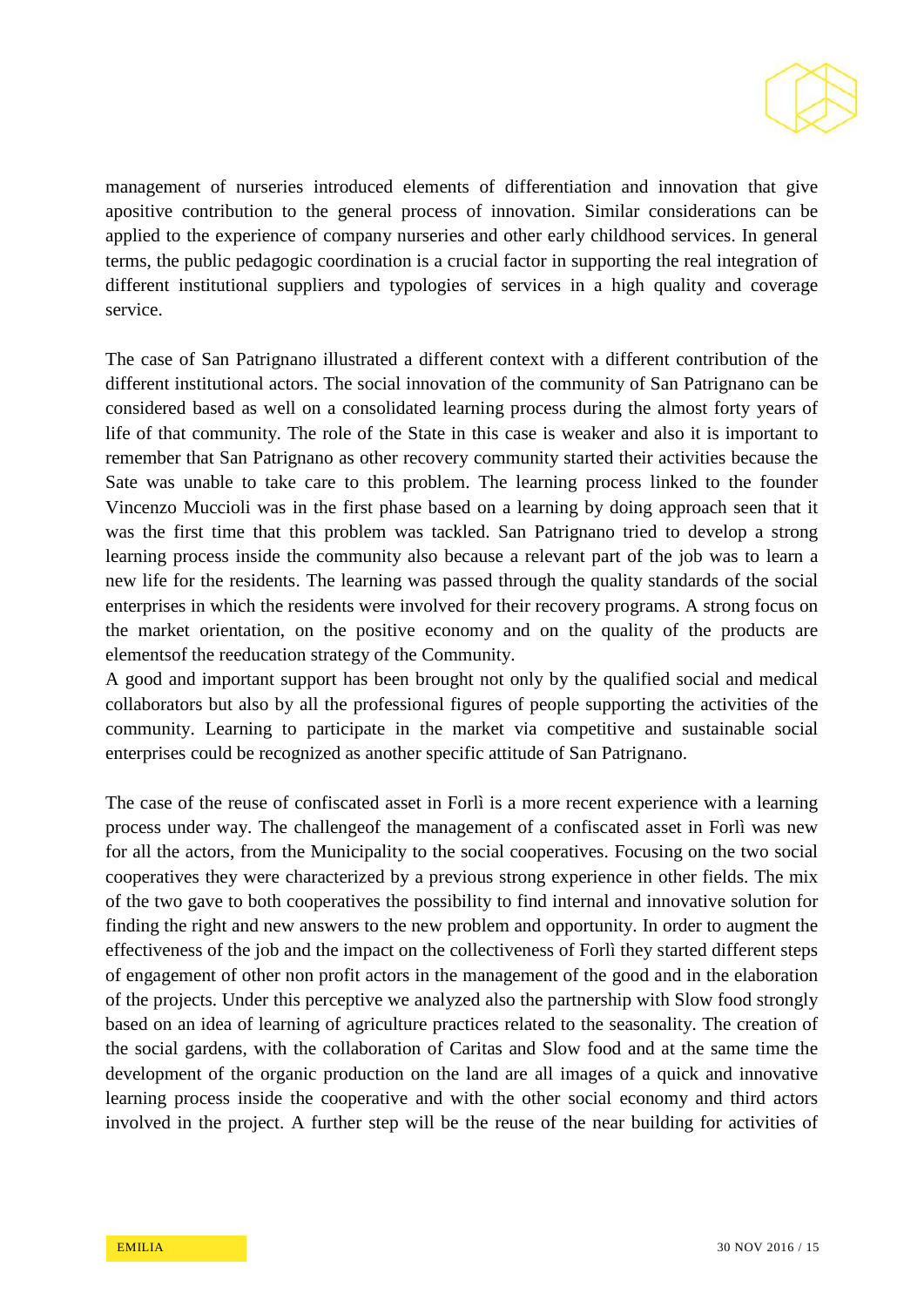

education to legality, active citizenship and education to the use of the land that will be a further and important step for the activities offered at the "ex Limonetti, for their learning process and for the relevance of the project.

Social streets are the most recent example with a learning process internal to the territory and another one that is external. The internal one is mainly based on the ability to use social media as tools of communication and of creation of real contacts. The new discovery of the territory is another part of the learning process leading to a changing attitude towards the goods previously perceived as far and now lived as commons, as well as the space previously seen as empty and neutral and now seen as a common space.

The success of this interaction of new technology and new vision of the territory was fast and based also on the simplicity and on the replicability of the learning process about the use of social media inside a territory and a community. This process has encouraged the public awareness of the issue that resulted in the introduction of aregulation of the City of Bologna(the first at national level). Its aimis to propose a framework for recognizing and supporting the spontaneous organizations of active citizens who take care of the commons of their town. The social innovation of this process is the ability to learn to see and to live a territory as a community and non as a land without relationships. Also in this case the dimensions of learning process are many and crucial for the innovation process linked to this case.

This process of learning can be recognized also in other cases of social innovation that can be briefly discussed.

For example, the "Future Food Institute<sup>13</sup>" is an Italian-based non-profit that "aims to build a more equitable world through enlightening a world-class of innovators, boosting entrepreneurial potential and improving agri-food expertise and tradition". Future Food Institute has its headquarters in Bologna, Italian capital of the quality food industry. Ranging from the support to innovative start up in the social agriculture field to the organisationsof master and post graduate programs, Future Food Institute is a new and innovative experience of social innovation creation through the education of social entrepreneurs in the field of social agriculture. Moreover, Future Food Institute represents an bridging experience between the for profit sector with a social vision and the cultural heritage of the territory represented by the food supply chain.

Another example are the "Case Zanardi" a positive case of partnership between local municipality and third sector organizations for implementing projects against social exclusion and poverty. More the one hundred associations, social cooperatives and volunteers groups

<span id="page-15-0"></span>[<sup>13</sup>http://futurefoodecosystem.org/institute/.](http://futurefoodecosystem.org/institute/)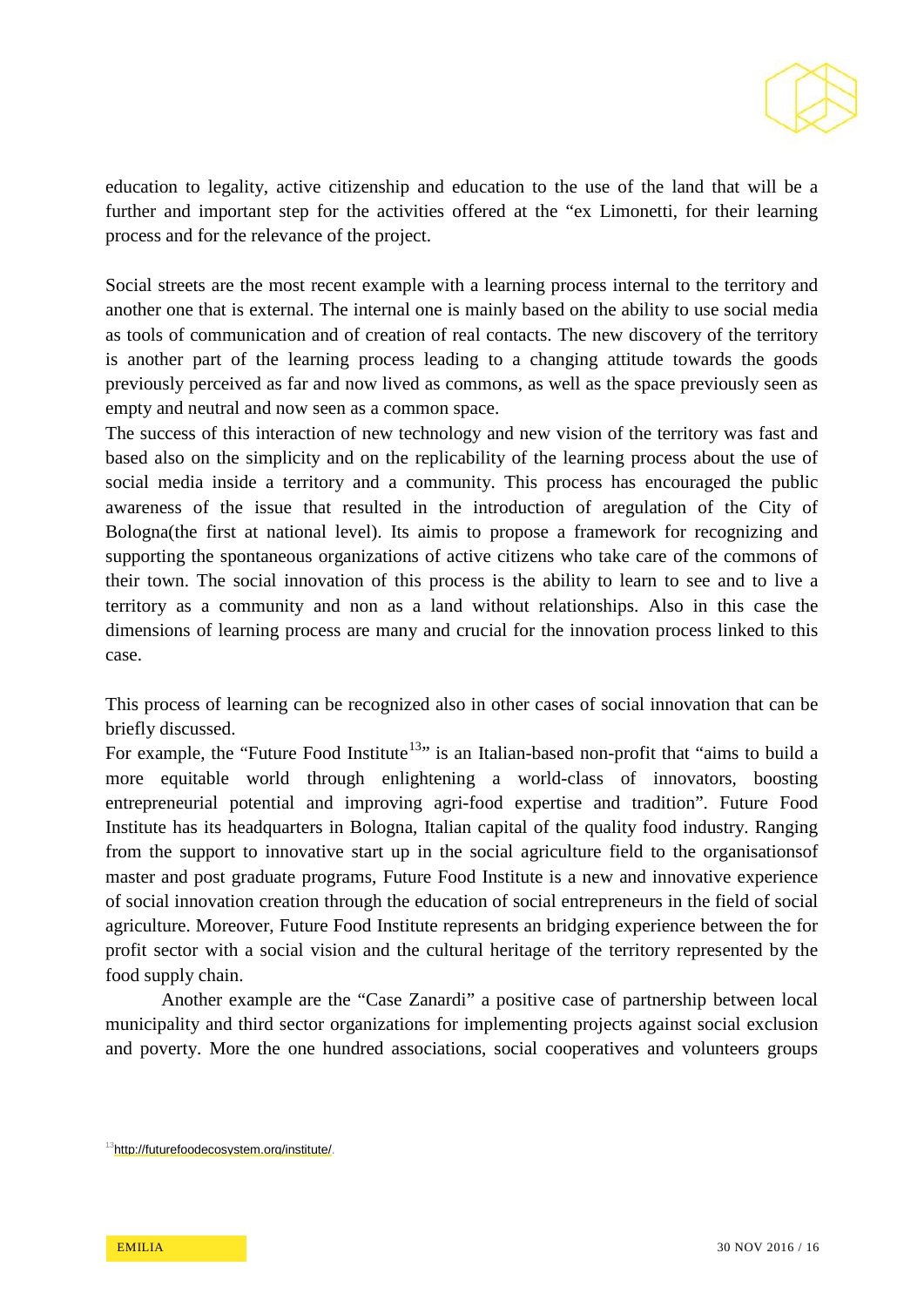

collaborated indeed with the Municipality of Bologna for offering eleven real social spaces around the town for people with problems of poverty and exclusion. Innovative projects, courses and social shops are the main outcomes of this project that started in 2013. The learning process is young even if is based on the strong experiences of the different associations and institutions involved in the project. The ability to pool resources, to develop common project are crucial for reaching a better scale of intervention that would not possible for single players. The growing awareness of the Municipality about the need to be open to the partnerships with other institutions and agents are part of the learning process of the project.

Moreover, another example is offered by the Foundation MAST, an international cultural and philanthropic institution that focuses on art, technology and innovation. MAST wants to build a bridge between the funding Company, Coesia Group, and the Community. MAST Foundation supports the development of creativity and entrepreneurship also cooperating with other institutions, in order to support economic and social growth. Mast foundation can be considered as an innovative case of philanthropic activity based in Bologna offered by the Coesia. The beneficiaries are members of the local community and employees who are entitled to have access to some services as a firm innovative nursery open to the territory and integrated with public pedagogic supervision.Mast is one of the recent examples of company foundations born in the last years in Bologna, actors who can contribute to develop social innovation in their specific fields of activity.The learning process is highly professionalized and at the same time this activity produces positive externalities and of spill overs on the territory and the local community.

Finally, a positive example of innovation in the field of the provision of health services is offered by Cup 2000. It is a public owned society, founded in 1996,as a local spin-off, for the management of the Joint Booking Center (Centro UnificatoPrenotazioni – CUP) of the city of Bologna in order to make easier to book a visit, to reduce the waiting time to improve the allocation of the available resources. Cup 2000 grew fast to the other regional towns and in 2015 has a production value of thirty millions, almost 530 employees and itis managing and developing the electronic folder for its stakeholders. An enterprise very innovative for the organization of the service they introduced and for the social innovation that this kind of service introduced in the relationship between citizens/customers and the regional health system.

#### **3. DISCUSSION**

The previous cases represent some examples of social innovation that can be found in Emilia Romagna. In our opinion, the main features which have emerged, such as the replicability, the learning processes, the hybridization, and the different kinds of partnerships between the State, the private for profit and non profitorganisationsmake thisregion a useful case to discuss.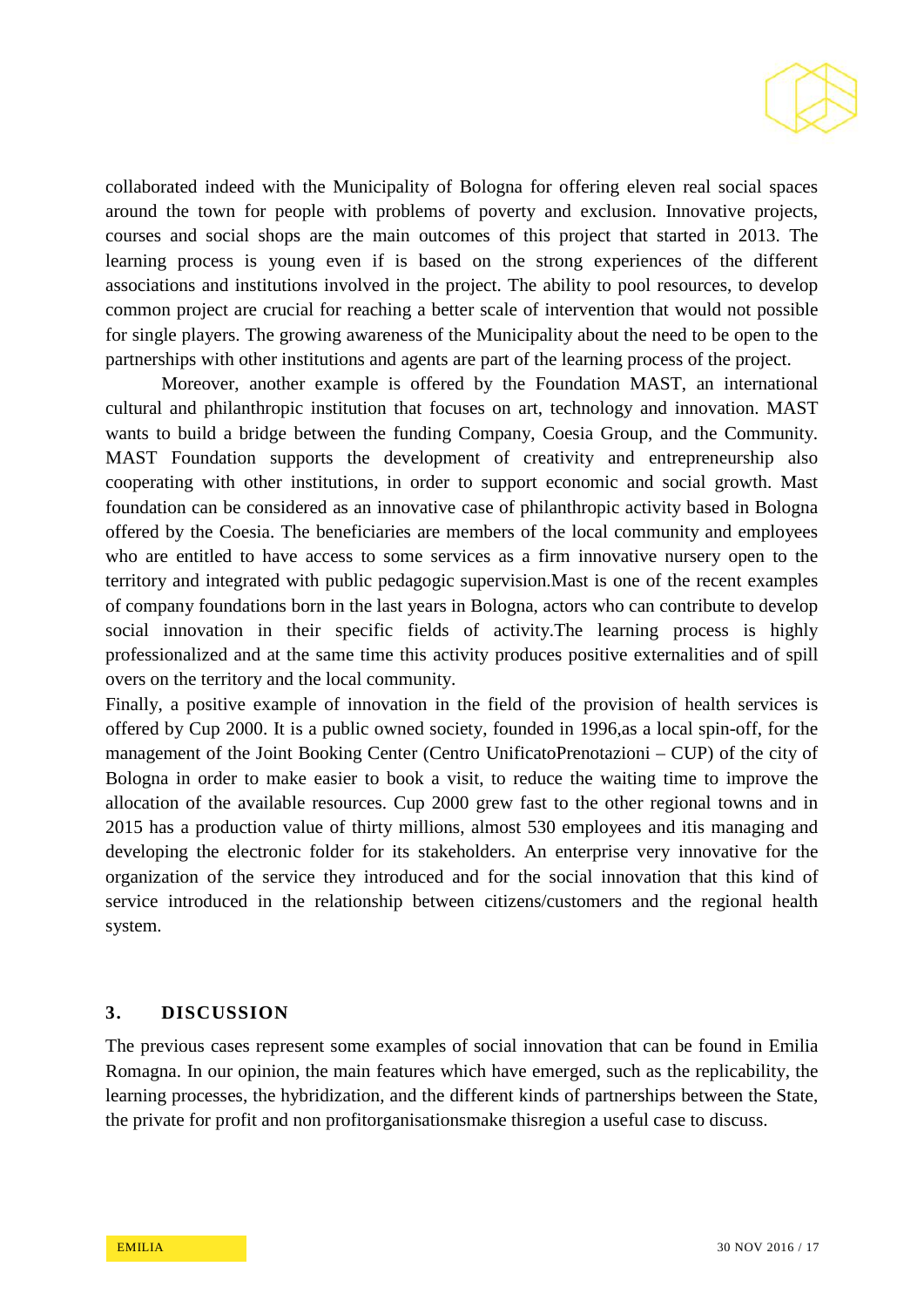

The nurseries' experience shows that a level of early childhood services adequate to the European targets has been achieved by social innovation thanks to an initial strong role of public institutions. In this respect, a given policy has been implemented and it has been effective in producing social innovation for a specific need. Nowadays, the crucial dimension of social innovation is the creation of public private partnerships, typically with social economy organisations, for the management and the realization of new nurseries and services. The possibility of a continuous innovation is related to the ability of new actors to organize the services and to respond to families' needs to match a fast changing work-life balance (Bassi and Lazzari, 2016).

The San Patrignano Community is an interesting example of howa social enterprise involved in social agriculture, producing goods and services of high quality is a tool for supporting a new life chance for the residents in the Community. In short, a leading experience with a strong orientation to the market and the building of a "positive economy". Social innovation is the result of a strong commitment of a non profit institution in order to develop an effective and sustainable social enterprise as the instrument to educate residents to a new opportunity for their lives.

The reuse of confiscated land in Forlì is a case of social innovation based on the ability to find an innovative solution for the management of a confiscated asset. Civicness, the role of social economy, heritage and reuse of the land, are the main elements transforming a social problem in a positive opportunity for the local economy and community, a process that can be replicated also in other regional and national contexts. Social innovation is related to a strong and innovative collaboration between the Municipality and two social cooperatives, implementing a national law but also introducing local original solutions. Moreover, a new direction for innovation is represented by the interactions with other third sector actors and the university, with a strong emphasis on the educational dimension of this experience.

The model of social street is a small but relevant case of success for the efforts of a community that wanted to recreate a link with its space/territory thanks to the support of social media. This represents an example of new technologies strengthening personal relationships and vice versa. An example easily replicable all around the world thanks to its simple logic and framework of implementation.This social innovation produced by spontaneous interaction of people living the same street also spurred the recognition by the Municipality of Bologna that has been the first in Italy to introduce a possible guideline for the management of the city commons, like social streets.

It would be possible to add to this discussion some features of other cases of social innovation in Emilia Romagna but the point is whether we are facing simply a selection of positive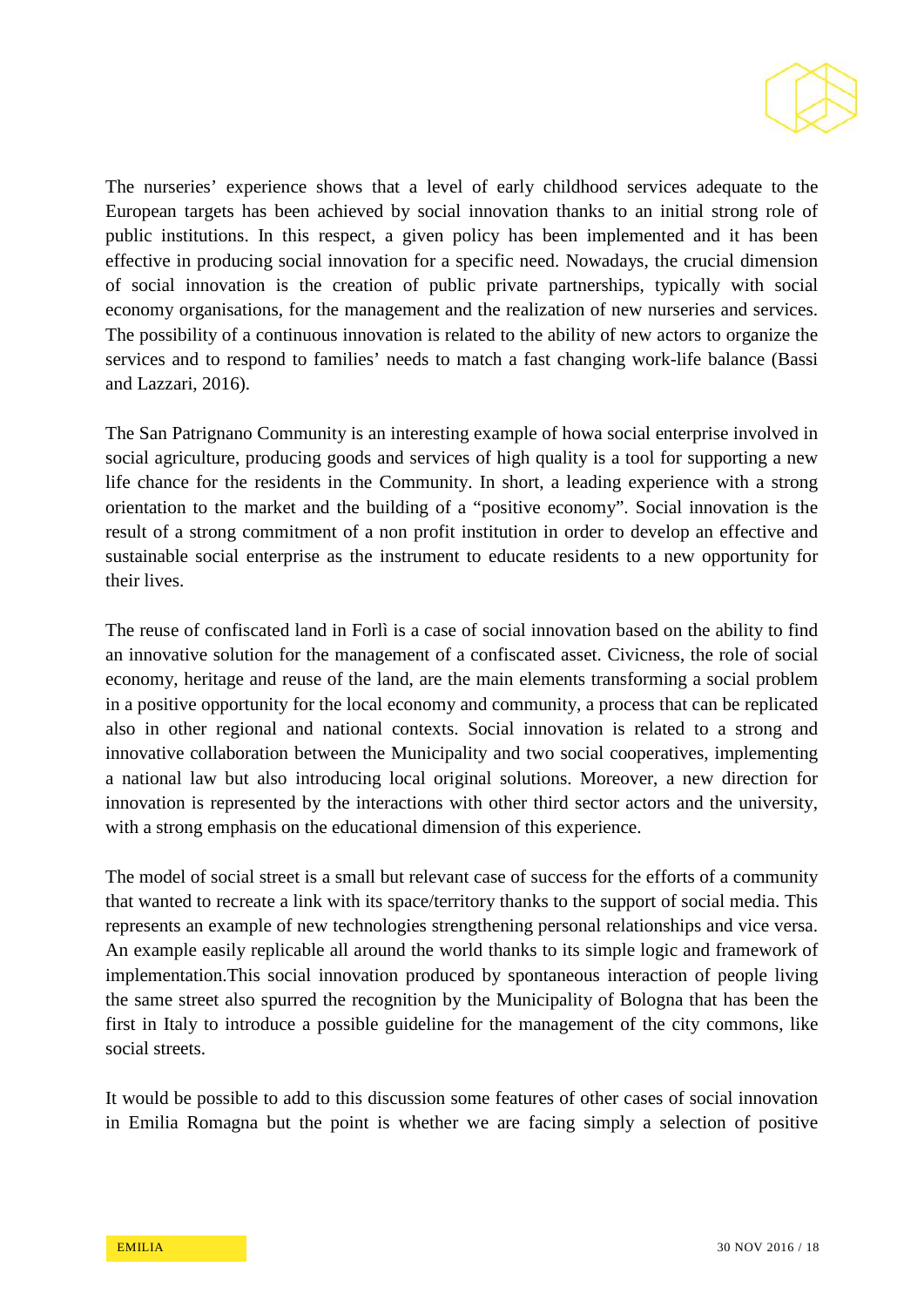

examples or we can refer to a real regional system of social innovation.Emilia Romagna is a region with a strong presence and role of social economyorganisations, with a culture of cooperation and a highlevel of innovation that could constitute the drivers for innovative answers and solutions to the changing needs and opportunities of the society.The level of social innovation reached in Emilia Romagna is relatively high for the Italian standard but what emerges from the case studies is the lack of a comprehensive frameworkwhich favours social innovation despite the presence of assets that can be potentially very useful forthis result.

In fact, the positive outcomes of the casesanalysedare typically related to specific ideas or policies targeting a particular issue or need. The evolution and the learning process of the social innovation is the result of sectoral investments or innovative ideas but this has not been sufficient to create an ecosystem of innovation. In order to achieve this result it would be important to foster a higher level of awareness about the relevance of this goal. A first step in this direction would be the change in culture and practice of public policy institutions towards a more participatory system of governance. Secondly, one could stress the relevance of the role of intermediaries between the various actors in order to favour the creation of a bridge between beneficiaries and social innovative solutions (see the contributions in J.Terstriep (2016) for more analysis of these two points).

Finally, it is clear that willingness and the ability to build a real ecosystem of social innovation is a complex process in which many actors are involved. Public institutions, for profit enterprises, social economyorganisations and civil society are all protagonists of this challenge. A strategic approach and a comprehensive policy would help to produce positive externalities in the economic and social system as a result of the growing level of social innovation in this territory.

## **REFERENCES**

Bassi A., Lazzari A. (2016), "*The integrated system of early childhood education and care of the Emilia-Romagna Region*". Innosi Report.

Bigoni M., Bortolotti S., Casari M., Gambetta D., Pancotto F., (2016), AmoralFamilism, Social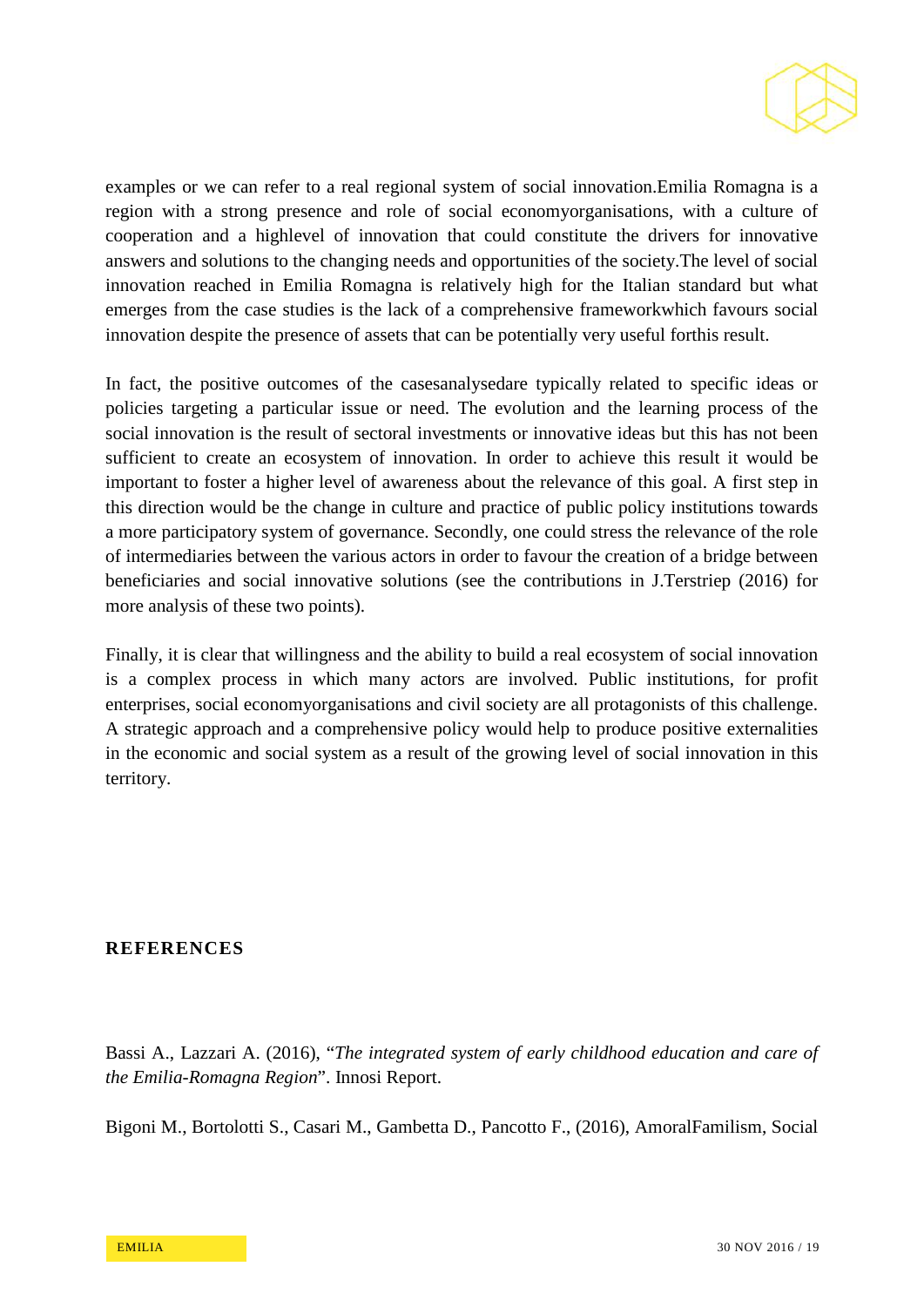

Capital, or Trust? The Behavioural Foundations of the Italian North-South Divide, in Econ J, 126: 1318–1341. doi:10.1111/ecoj.12292

Guiso L., Pistaferri L., Schivardi F., (2015), "*[Learning Entrepreneurship From Other](https://ideas.repec.org/p/nbr/nberwo/21775.html)  [Entrepreneur](https://ideas.repec.org/p/nbr/nberwo/21775.html)***s?**," [NBER Working Papers](https://ideas.repec.org/s/nbr/nberwo.html) 21775, National Bureau of Economic Research, Inc.

Howaldt, J., Kopp R., Schwarz M.(2015): On the theory of social innovations, Weinheim: BeltzJuventa.

Mazzanti G.M., Ecchia G., Komatsu T., (2016) "*[Innovative partnerships for the utilization of](http://www.emeraldinsight.com/doi/abs/10.1108/SEJ-08-2015-0019)  [confiscated assets previously owned by mafias"](http://www.emeraldinsight.com/doi/abs/10.1108/SEJ-08-2015-0019)*, in Social Enterprise Journal 2016 12:1 , 21- 41.

Nicholls A., Simon J., Gabriel M. (2015): *New Frontiers in Social Innovation Research.*Palgrave Macmillan.

Ostrom, E. (1990). *Governing the Commons*. Cambridge: Cambridge University Press.

Ostrom, E. (1996) "*Crossing the Great Divide: Coproduction, Synergy, and Development*." World Development. Vol. 24, No. 6. 1996. Pg. 1079.

Ostrom, E. (2000). Collective Action and the Evolution of Social Norms. The Journal of Economic Perspectives, 137-158.

Pestoff V. (2012a), "Co-production and Third Sector Social Services in Europe: Some Concepts and Evidence", *VOLUNTAS International Journal of Voluntary and Nonprofit Organizations*, 23(4), pp. 1102-1118.<http://dx.doi.org/10.1007/s11266-012-9308-7>

Pestoff V. (2012b), "New Public Governance, Co-produzione and Third Sector Social Services in Europe. Crowding In and Crowding Out" in Pestoff V., Brandsen T., Verschuere B. (eds.), *New Public Governance, the Third Sector and Co-Production*, Routledge, London.

Pestoff V., Brandsen T., Verschuere B. (eds.) (2012), *New Public Governance, the Third Sector and Co-Production*, Routledge, London.

Putnam R. (2000), *Bowling Alone: The Collapse and Revival of American Community*, New Yory, Simon & Schuster.

Putnam R., Leonardi R., Nanetti R. (1993), *Making Democracy Work: Civic Traditions in Modern Italy*, Princeton, Princeton Univerity Press.